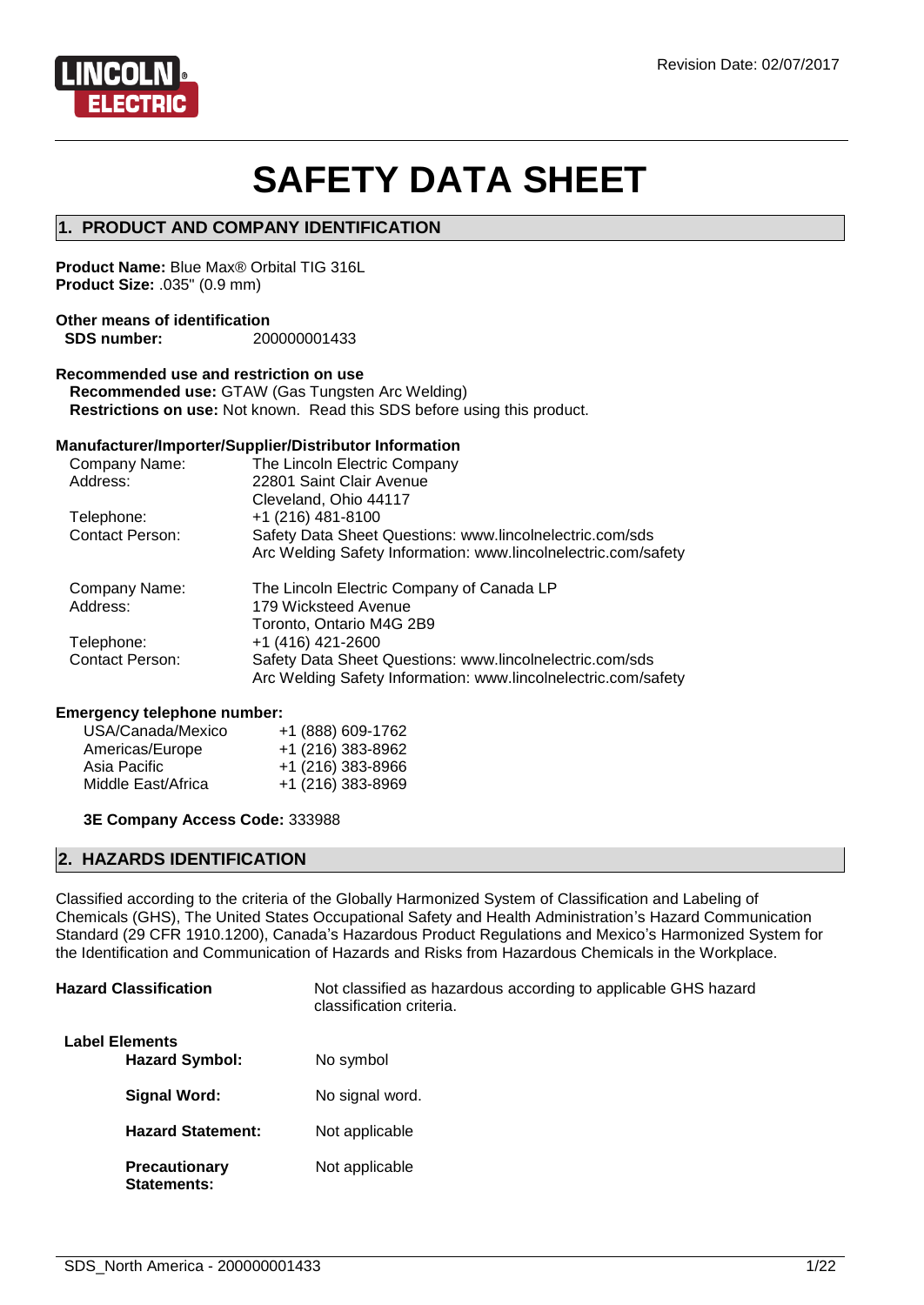

| Other hazards which do not<br>result in GHS classification: | Electrical Shock can kill. If welding must be performed in damp locations or<br>with wet clothing, on metal structures or when in cramped positions such as<br>sitting, kneeling or lying, or if there is a high risk of unavoidable or<br>accidental contact with work piece, use the following equipment:<br>Semiautomatic DC Welder, DC Manual (Stick) Welder, or AC Welder with<br>Reduced Voltage Control. |  |
|-------------------------------------------------------------|-----------------------------------------------------------------------------------------------------------------------------------------------------------------------------------------------------------------------------------------------------------------------------------------------------------------------------------------------------------------------------------------------------------------|--|
|                                                             | Arc rays can injure eyes and burn skin. Welding arc and sparks can ignite<br>combustibles and flammable materials. Overexposure to welding fumes<br>and gases can be hazardous. Read and understand the manufacturer's<br>instructions, Safety Data Sheets and the precautionary labels before using<br>this product. Refer to Section 8.                                                                       |  |
| Substance(s) formed under the<br>conditions of use:         | The welding fume produced from this welding electrode may contain the<br>following constituent(s) and/or their complex metallic oxides as well as solid<br>particles or other constituents from the consumables, base metal, or base<br>metal coating not listed below:                                                                                                                                         |  |

| <b>Chemical Identity</b> | CAS-No.    |
|--------------------------|------------|
| Carbon dioxide           | 124-38-9   |
| Carbon monoxide          | 630-08-0   |
| Nitrogen dioxide         | 10102-44-0 |
| Ozone                    | 10028-15-6 |
| Manganese                | 7439-96-5  |
| Chromium (VI)            | 18540-29-9 |
| <b>Nickel</b>            | 7440-02-0  |
| Chromium oxide           | 1308-38-9  |

#### **3. COMPOSITION / INFORMATION ON INGREDIENTS**

#### **Reportable Hazardous Ingredients**

#### **Mixtures**

| <b>Chemical Identity</b>                          | <b>CAS number</b> | Content in percent (%)* |
|---------------------------------------------------|-------------------|-------------------------|
| Iron                                              | 7439-89-6         | $50 - 100\%$            |
| Chromium and chromium alloys or compounds (as Cr) | 7440-47-3         | $10 - 20%$              |
| <b>Nickel</b>                                     | 7440-02-0         | $10 - 20%$              |
| Molybdenum                                        | 7439-98-7         | $1 - 5\%$               |
| Manganese                                         | 7439-96-5         | $1 - 5\%$               |
| Silicon                                           | 7440-21-3         | $0.1 - 1\%$             |

All concentrations are percent by weight unless ingredient is a gas. Gas concentrations are in percent by volume.

**Composition Comments:** The term "Hazardous Ingredients" should be interpreted as a term defined in Hazard Communication standards and does not necessarily imply the existence of a welding hazard. The product may contain additional nonhazardous ingredients or may form additional compounds under the condition of use. Refer to Sections 2 and 8 for more information.

#### **4. FIRST AID MEASURES**

**Ingestion:** Unlikely due to form of product, except for granular materials. Avoid hand, clothing, food, and drink contact with metal fume or powder which can cause ingestion of particulate during hand to mouth activities such as drinking, eating, smoking, etc. If ingested, do not induce vomiting. Contact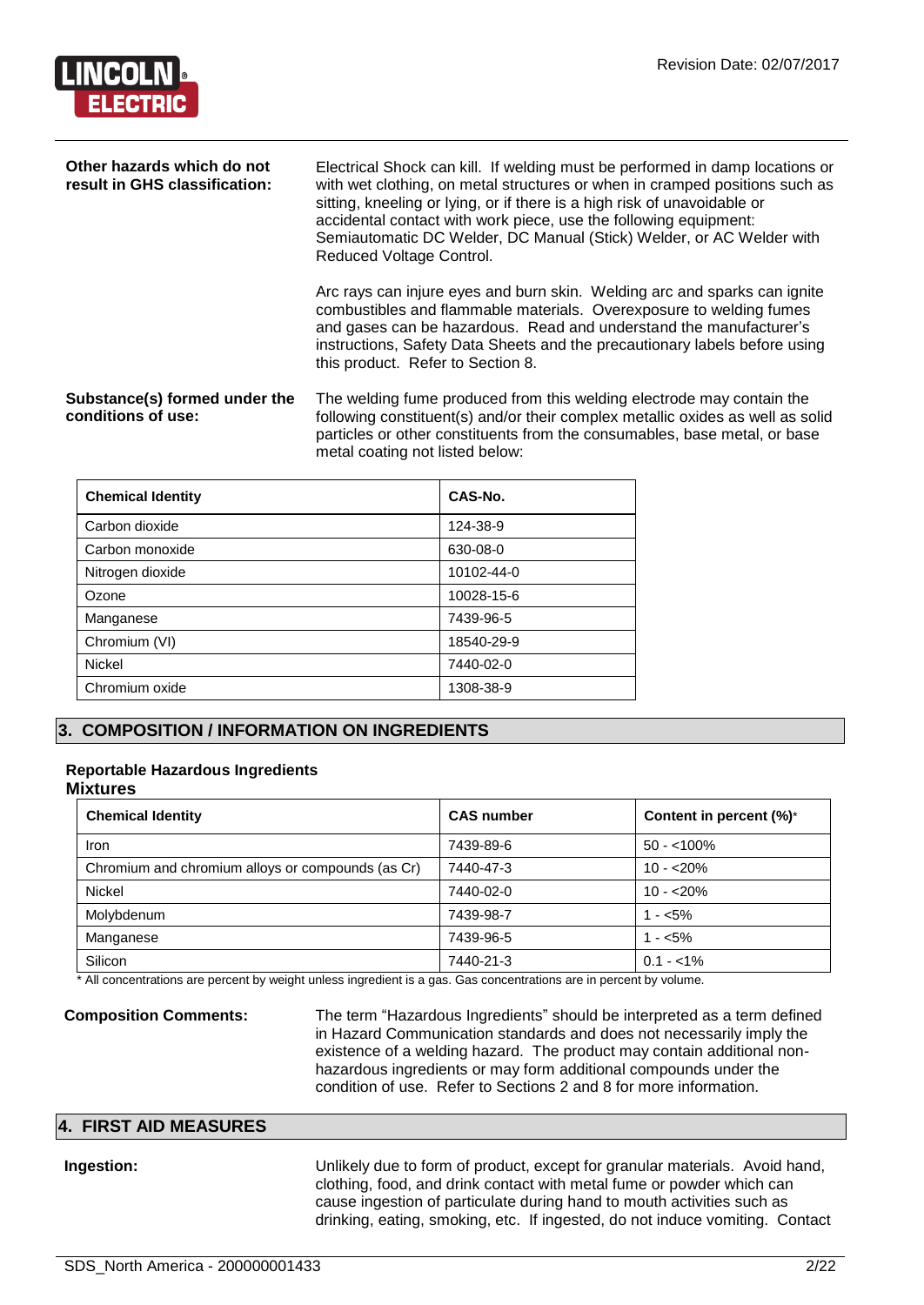

|                                                                        | a poison control center. Unless the poison control center advises<br>otherwise, wash out mouth thoroughly with water. If symptoms develop,<br>seek medical attention at once.                                                                                                                                                                                                                                                                                                                                                                                       |
|------------------------------------------------------------------------|---------------------------------------------------------------------------------------------------------------------------------------------------------------------------------------------------------------------------------------------------------------------------------------------------------------------------------------------------------------------------------------------------------------------------------------------------------------------------------------------------------------------------------------------------------------------|
| Inhalation:                                                            | Move to fresh air if breathing is difficult. If breathing has stopped, perform<br>artificial respiration and obtain medical assistance at once.                                                                                                                                                                                                                                                                                                                                                                                                                     |
| <b>Skin Contact:</b>                                                   | Remove contaminated clothing and wash the skin thoroughly with soap and<br>water. For reddened or blistered skin, or thermal burns, obtain medical<br>assistance at once.                                                                                                                                                                                                                                                                                                                                                                                           |
| Eye contact:                                                           | Dust or fume from this product should be flushed from the eyes with<br>copious amounts of clean, tepid water until transported to an emergency<br>medical facility. Do not allow victim to rub or keep eyes tightly closed.<br>Obtain medical assistance at once.                                                                                                                                                                                                                                                                                                   |
|                                                                        | Arc rays can injure eyes. If exposed to arc rays, move victim to dark room,<br>remove contact lenses as necessary for treatment, cover eyes with a<br>padded dressing and rest. Obtain medical assistance if symptoms persist.                                                                                                                                                                                                                                                                                                                                      |
| Most important symptoms/effects, acute and delayed<br><b>Symptoms:</b> | Short-term (acute) overexposure to fumes and gases from welding and<br>allied processes may result in discomfort such as metal fume fever,<br>dizziness, nausea, or dryness or irritation of nose, throat, or eyes. May<br>aggravate pre-existing respiratory problems (e.g. asthma, emphysema).<br>Long-term (chronic) overexposure to fumes and gases from welding and<br>allied processes can lead to siderosis (iron deposits in lung), central<br>nervous system effects, bronchitis and other pulmonary effects. Refer to<br>Section 11 for more information. |
| Hazards:                                                               | Welding and allied process hazards are complex and may include physical<br>and health hazards such as but not limited to electric shock, physical<br>strains, radiation burns (eye flash), thermal burns due to hot metal or<br>spatter and potential health effects of overexposure to welding fume or<br>dust. Refer to Section 11 for more information.                                                                                                                                                                                                          |
| Treatment:                                                             | Indication of immediate medical attention and special treatment needed<br>Treat symptomatically.                                                                                                                                                                                                                                                                                                                                                                                                                                                                    |
| E.<br><b>CIDE CICUTING MEACHDES</b>                                    |                                                                                                                                                                                                                                                                                                                                                                                                                                                                                                                                                                     |

#### **5. FIRE-FIGHTING MEASURES**

| <b>General Fire Hazards:</b>                   | As shipped, this product is nonflammable. However, welding arc and<br>sparks can ignite combustibles and flammable products. Read and<br>understand American National Standard Z49.1, "Safety In Welding, Cutting<br>and Allied Processes" and National Fire Protection Association NFPA 51B,<br>"Standard for Fire Prevention During Welding, Cutting and Other Hot Work"<br>before using this product. |
|------------------------------------------------|----------------------------------------------------------------------------------------------------------------------------------------------------------------------------------------------------------------------------------------------------------------------------------------------------------------------------------------------------------------------------------------------------------|
| Suitable (and unsuitable) extinguishing media  |                                                                                                                                                                                                                                                                                                                                                                                                          |
| Suitable extinguishing media:                  | As shipped, the product will not burn. In case of fire in the surroundings:<br>use appropriate extinguishing agent.                                                                                                                                                                                                                                                                                      |
| Unsuitable extinguishing<br>media:             | Do not use water jet as an extinguisher, as this will spread the fire.                                                                                                                                                                                                                                                                                                                                   |
| Specific hazards arising from<br>the chemical: | Welding arc and sparks can ignite combustibles and flammable products.                                                                                                                                                                                                                                                                                                                                   |

#### **Special protective equipment and precautions for firefighters**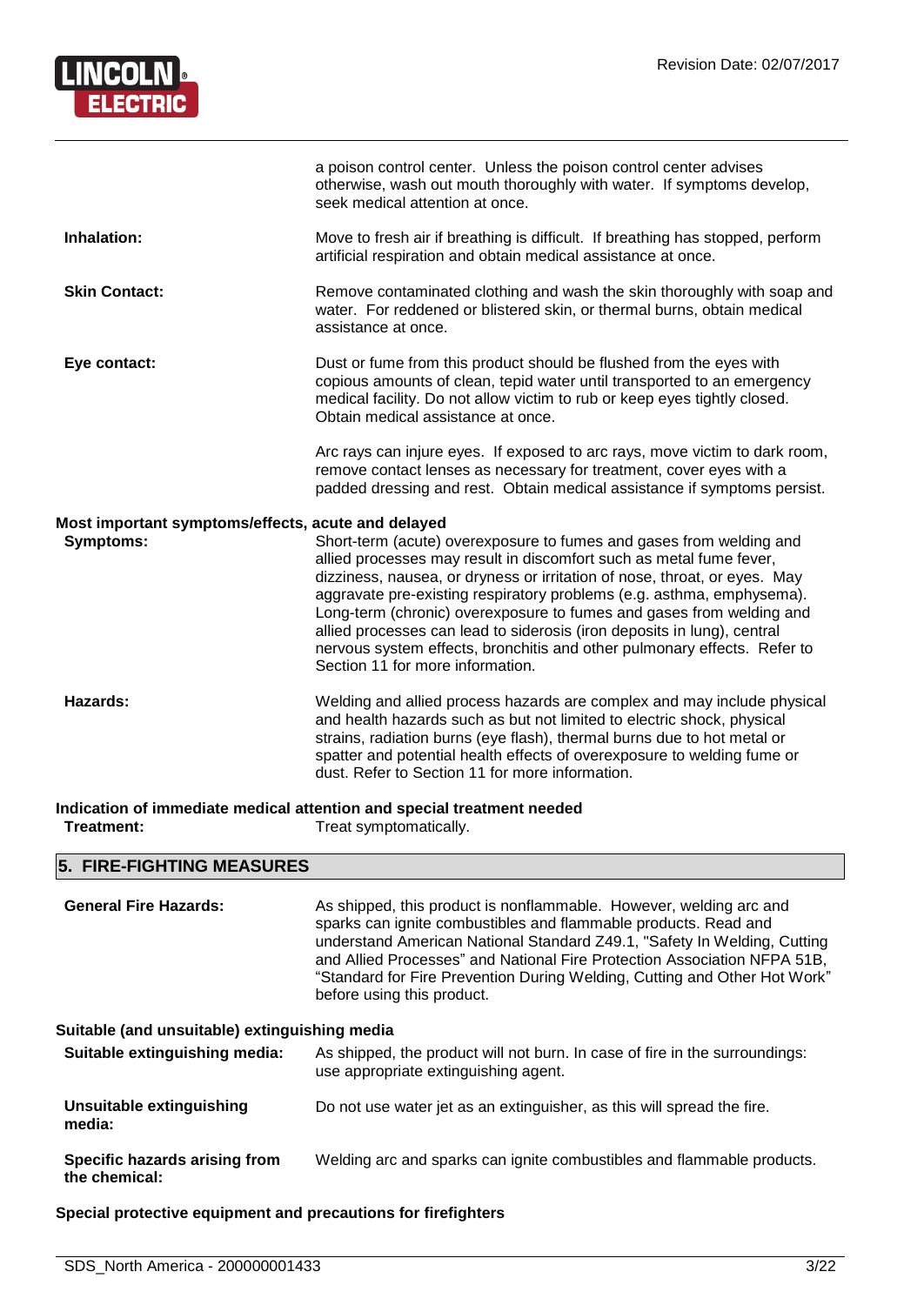

| <b>Special fire fighting</b>                              | Use standard firefighting procedures and consider the hazards of other                                                                                                                                                     |
|-----------------------------------------------------------|----------------------------------------------------------------------------------------------------------------------------------------------------------------------------------------------------------------------------|
| procedures:                                               | involved materials.                                                                                                                                                                                                        |
| <b>Special protective equipment</b><br>for fire-fighters: | Selection of respiratory protection for fire fighting: follow the general fire<br>precautions indicated in the workplace. Self-contained breathing apparatus<br>and full protective clothing must be worn in case of fire. |

#### **6. ACCIDENTAL RELEASE MEASURES**

| <b>Personal precautions,</b><br>protective equipment and<br>emergency procedures: | If airborne dust and/or fume is present, use adequate engineering controls<br>and, if needed, personal protection to prevent overexposure. Refer to<br>recommendations in Section 8.                                                                                                                                                                |
|-----------------------------------------------------------------------------------|-----------------------------------------------------------------------------------------------------------------------------------------------------------------------------------------------------------------------------------------------------------------------------------------------------------------------------------------------------|
| <b>Methods and material for</b><br>containment and cleaning up:                   | Absorb with sand or other inert absorbent. Stop the flow of material, if this is<br>without risk. Clean up spills immediately, observing precautions in the<br>personal protective equipment in Section 8. Avoid generating dust. Prevent<br>product from entering any drains, sewers or water sources. Refer to<br>Section 13 for proper disposal. |
| <b>Environmental Precautions:</b>                                                 | Avoid release to the environment. Prevent further leakage or spillage if safe<br>to do so. Do not contaminate water sources or sewer. Environmental<br>manager must be informed of all major spillages.                                                                                                                                             |
| 7. HANDI ING AND STORAGF                                                          |                                                                                                                                                                                                                                                                                                                                                     |

#### **7. HANDLING AND STORAGE**

**Precautions for safe handling:** Prevent formation of dust. Provide appropriate exhaust ventilation at places where dust is formed. Read and understand the manufacturer's instruction and the precautionary label on the product. Refer to Lincoln Safety Publications at www.lincolnelectric.com/safety. See American National Standard Z49.1, "Safety In Welding, Cutting and Allied Processes" published by the American Welding Society, http://pubs.aws.org and OSHA Publication 2206 (29CFR1910), U.S. Government Printing Office, www.gpo.gov. **Conditions for safe storage, including any incompatibilities:** Store in closed original container in a dry place. Store in accordance with local/regional/national regulations. Store away from incompatible materials.

#### **8. EXPOSURE CONTROLS / PERSONAL PROTECTION**

#### **Control Parameters**

#### **Occupational Exposure Limits: US**

| <b>Chemical Identity</b>                                        | type       | <b>Exposure Limit Values</b> | <b>Source</b>                                                                     |
|-----------------------------------------------------------------|------------|------------------------------|-----------------------------------------------------------------------------------|
| Chromium and chromium<br>alloys or compounds (as Cr) -<br>as Cr | <b>TWA</b> | $0.5$ mg/m $3$               | US. ACGIH Threshold Limit Values (12<br>2010)                                     |
|                                                                 | PEL        | 1 $mq/m3$                    | US. OSHA Table Z-1 Limits for Air<br>Contaminants (29 CFR 1910.1000) (02<br>2006) |
|                                                                 | <b>REL</b> | $0.5$ mg/m $3$               | US. NIOSH: Pocket Guide to Chemical<br>Hazards (2005)                             |
| Nickel - Inhalable fraction.                                    | <b>TWA</b> | $1.5 \text{ mg/m}$ 3         | US. ACGIH Threshold Limit Values (12<br>2010)                                     |
| Nickel - as Ni                                                  | PEL        | 1 $mq/m3$                    | US. OSHA Table Z-1 Limits for Air<br>Contaminants (29 CFR 1910.1000) (02<br>2006) |
|                                                                 | <b>REL</b> | $0.015$ mg/m3                | US. NIOSH: Pocket Guide to Chemical<br>Hazards (2005)                             |
| Molybdenum - Total dust. -<br>as Mo                             | PEL        | $15 \text{ mg/m}$            | US. OSHA Table Z-1 Limits for Air<br>Contaminants (29 CFR 1910.1000) (02<br>2006) |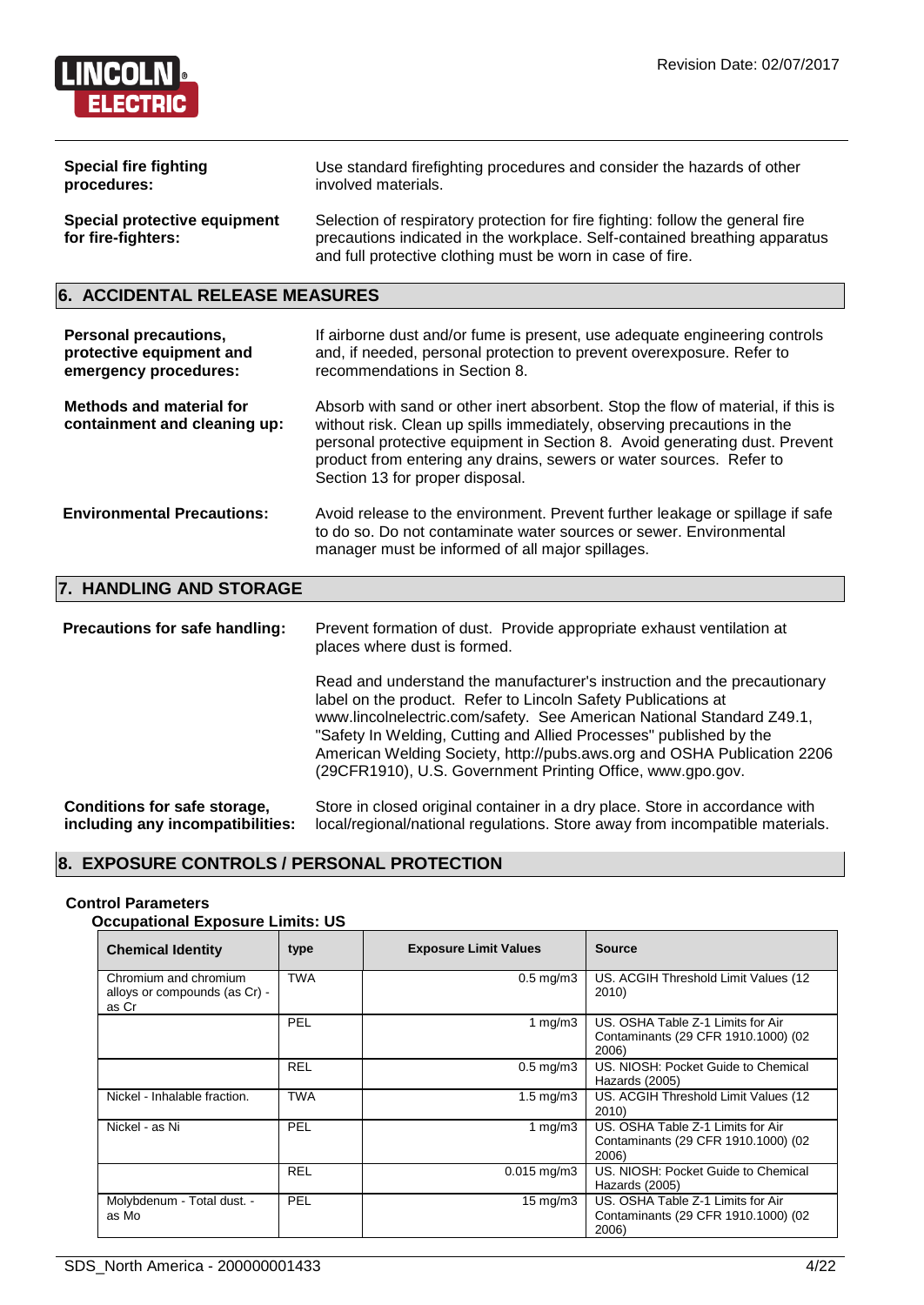

| Molybdenum - Inhalable<br>fraction. - as Mo  | <b>TWA</b>  | $10 \text{ mg/m}$       | US. ACGIH Threshold Limit Values (03<br>2014)                                     |
|----------------------------------------------|-------------|-------------------------|-----------------------------------------------------------------------------------|
| Molybdenum - Respirable<br>fraction. - as Mo | <b>TWA</b>  | $3 \text{ mg/m}$        | US. ACGIH Threshold Limit Values (03<br>2014)                                     |
| Manganese - Fume. - as Mn                    | Ceiling     | $5 \,\mathrm{mg/m}$     | US. OSHA Table Z-1 Limits for Air<br>Contaminants (29 CFR 1910.1000) (02<br>2006) |
|                                              | <b>REL</b>  | 1 mg/m $3$              | US. NIOSH: Pocket Guide to Chemical<br>Hazards (2005)                             |
|                                              | <b>STEL</b> | $3 \text{ mg/m}$        | US. NIOSH: Pocket Guide to Chemical<br>Hazards (2005)                             |
| Manganese - Inhalable<br>fraction. - as Mn   | <b>TWA</b>  | $0.1 \text{ mg/m}$ 3    | US. ACGIH Threshold Limit Values (03<br>2014)                                     |
| Manganese - Respirable<br>fraction. - as Mn  | <b>TWA</b>  | $0.02 \,\mathrm{mg/m3}$ | US. ACGIH Threshold Limit Values (03<br>2014)                                     |
| Silicon - Total dust.                        | PEL         | $15 \text{ mg/m}$       | US. OSHA Table Z-1 Limits for Air<br>Contaminants (29 CFR 1910.1000) (02<br>2006) |
| Silicon - Respirable fraction.               | PEL         | $5 \,\mathrm{mg/m}$     | US. OSHA Table Z-1 Limits for Air<br>Contaminants (29 CFR 1910.1000) (02<br>2006) |
| Silicon - Respirable.                        | <b>REL</b>  | $5 \,\mathrm{mg/m}$     | US. NIOSH: Pocket Guide to Chemical<br>Hazards (2005)                             |
| Silicon - Total                              | <b>REL</b>  | 10 mg/m $3$             | US. NIOSH: Pocket Guide to Chemical<br>Hazards (2005)                             |

### **Occupational Exposure Limits: CANADA**

| <b>Chemical Identity</b>                                        | type                        | <b>Exposure Limit Values</b> | <b>Source</b>                                                                                                                                                             |
|-----------------------------------------------------------------|-----------------------------|------------------------------|---------------------------------------------------------------------------------------------------------------------------------------------------------------------------|
| Chromium and chromium<br>alloys or compounds (as Cr) -<br>as Cr | <b>TWA</b>                  | $0.5$ mg/m $3$               | Canada. Alberta OELs (Occupational<br>Health & Safety Code, Schedule 1, Table<br>2) (07 2009)                                                                             |
| Chromium and chromium<br>alloys or compounds (as Cr)            | <b>TWA</b>                  | $0.5$ mg/m $3$               | Canada, British Columbia OELs.<br>(Occupational Exposure Limits for<br>Chemical Substances, Occupational<br>Health and Safety Regulation 296/97, as<br>amended) (07 2007) |
| Chromium and chromium<br>alloys or compounds (as Cr) -<br>as Cr | <b>TWA</b>                  | $0.5$ mg/m $3$               | Canada. Manitoba OELs (Reg. 217/2006,<br>The Workplace Safety And Health Act)<br>(03 2011)                                                                                |
|                                                                 | <b>TWA</b>                  | $0.5$ mg/m $3$               | Canada. Ontario OELs. (Control of<br>Exposure to Biological or Chemical<br>Agents) (11 2010)                                                                              |
|                                                                 | 8 HR ACL                    | $0.5$ mg/m $3$               | Canada, Saskatchewan OELs<br>(Occupational Health and Safety<br>Regulations, 1996, Table 21) (05 2009)                                                                    |
|                                                                 | <b>15 MIN</b><br><b>ACL</b> | $1.5 \text{ mg/m}$ 3         | Canada, Saskatchewan OELs<br>(Occupational Health and Safety<br>Regulations, 1996, Table 21) (05 2009)                                                                    |
| Chromium and chromium<br>alloys or compounds (as Cr)            | <b>TWA</b>                  | $0.5$ mg/m $3$               | Canada. Quebec OELs. (Ministry of Labor<br>- Regulation Respecting the Quality of the<br>Work Environment) (12 2008)                                                      |
| Nickel                                                          | <b>TWA</b>                  | $1.5$ mg/m $3$               | Canada. Alberta OELs (Occupational<br>Health & Safety Code, Schedule 1, Table<br>2) (07 2009)                                                                             |
|                                                                 | <b>TWA</b>                  | $0.05 \,\mathrm{mg/m}$ 3     | Canada, British Columbia OELs.<br>(Occupational Exposure Limits for<br>Chemical Substances, Occupational<br>Health and Safety Regulation 296/97, as<br>amended) (05 2013) |
| Nickel - Inhalable fraction.                                    | <b>TWA</b>                  | $1.5 \text{ mg/m}$ 3         | Canada. Manitoba OELs (Reg. 217/2006,<br>The Workplace Safety And Health Act)<br>(032011)                                                                                 |
| Nickel - Inhalable fraction. -<br>as Ni                         | 8 HR ACL                    | $1.5 \text{ mg/m}$ 3         | Canada, Saskatchewan OELs<br>(Occupational Health and Safety<br>Regulations, 1996, Table 21) (05 2009)                                                                    |
|                                                                 | <b>15 MIN</b><br><b>ACL</b> | $3$ mg/m $3$                 | Canada. Saskatchewan OELs<br>(Occupational Health and Safety<br>Regulations, 1996, Table 21) (05 2009)                                                                    |
| Nickel                                                          | <b>TWA</b>                  | 1 $mg/m3$                    | Canada. Quebec OELs. (Ministry of Labor<br>- Regulation Respecting the Quality of the                                                                                     |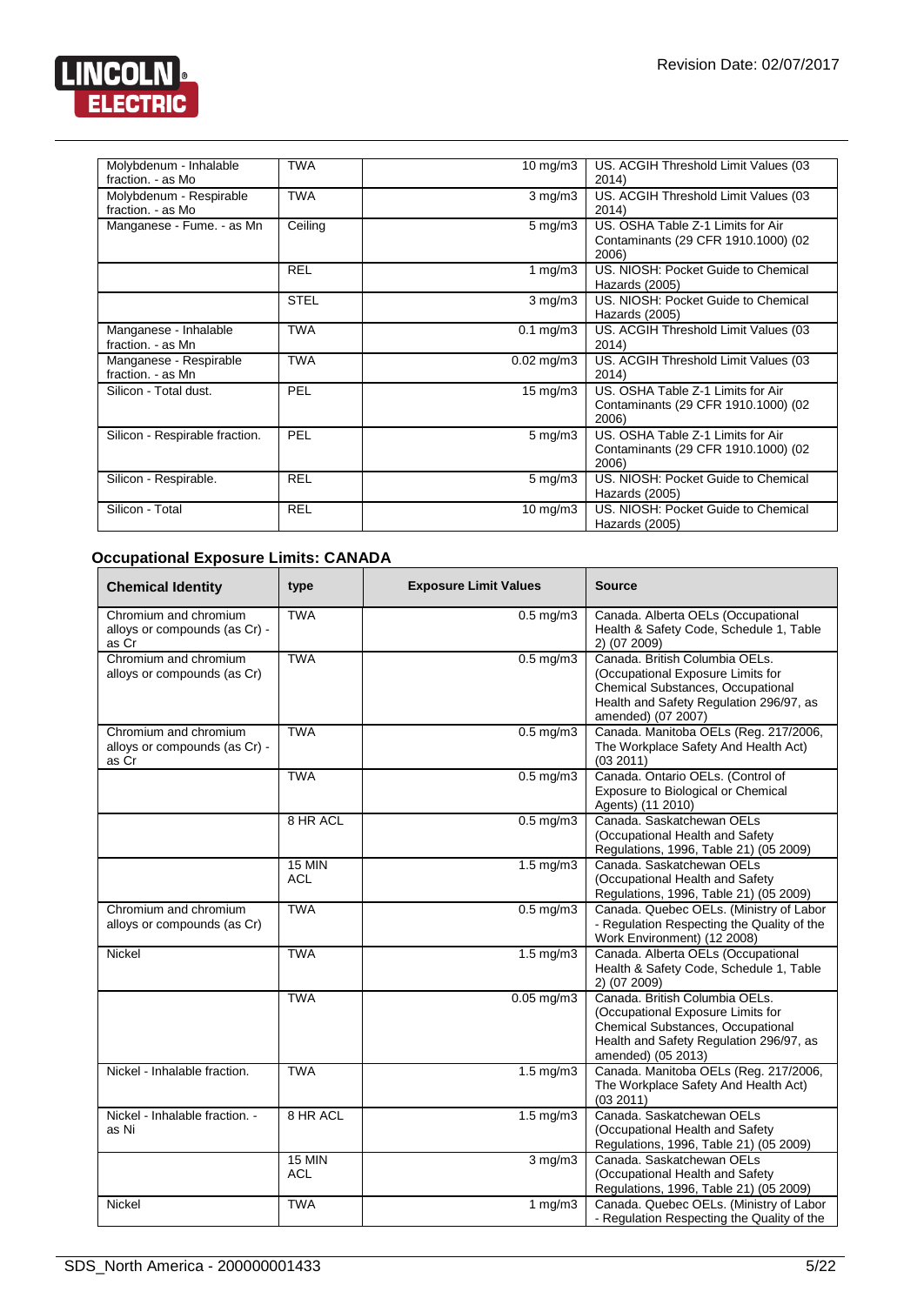

| Nickel - Inhalable fraction. -<br>as Ni      | <b>TWA</b>           | 1 $mg/m3$              | Work Environment) (12 2008)<br>Canada. Ontario OELs. (Control of<br>Exposure to Biological or Chemical                                                                                         |
|----------------------------------------------|----------------------|------------------------|------------------------------------------------------------------------------------------------------------------------------------------------------------------------------------------------|
| Molybdenum - Inhalable                       | <b>TWA</b>           | 10 mg/m3               | Agents) (06 2015)<br>Canada. British Columbia OELs.<br>(Occupational Exposure Limits for<br>Chemical Substances, Occupational<br>Health and Safety Regulation 296/97, as<br>amended) (07 2007) |
| Molybdenum - Respirable.                     | <b>TWA</b>           | $3$ mg/m $3$           | Canada, British Columbia OELs.<br>(Occupational Exposure Limits for<br>Chemical Substances, Occupational<br>Health and Safety Regulation 296/97, as<br>amended) (07 2007)                      |
| Molybdenum - Inhalable<br>fraction. - as Mo  | <b>TWA</b>           | 10 mg/m3               | Canada. Ontario OELs. (Control of<br>Exposure to Biological or Chemical<br>Agents) (11 2010)                                                                                                   |
|                                              | 8 HR ACL             | $10 \text{ mg/m}$      | Canada. Saskatchewan OELs<br>(Occupational Health and Safety<br>Regulations, 1996, Table 21) (05 2009)                                                                                         |
| Molybdenum - Respirable<br>fraction. - as Mo | 8 HR ACL             | $3$ mg/m $3$           | Canada. Saskatchewan OELs<br>(Occupational Health and Safety<br>Regulations, 1996, Table 21) (05 2009)                                                                                         |
| Molybdenum - Inhalable<br>fraction. - as Mo  | <b>15 MIN</b><br>ACL | 20 mg/m3               | Canada, Saskatchewan OELs<br>(Occupational Health and Safety<br>Regulations, 1996, Table 21) (05 2009)                                                                                         |
| Molybdenum - Respirable<br>fraction. - as Mo | <b>15 MIN</b><br>ACL | $6 \,\mathrm{mg/m}$    | Canada, Saskatchewan OELs<br>(Occupational Health and Safety<br>Regulations, 1996, Table 21) (05 2009)                                                                                         |
| Molybdenum - as Mo                           | <b>TWA</b>           | 10 mg/m3               | Canada. Quebec OELs. (Ministry of Labor<br>- Regulation Respecting the Quality of the<br>Work Environment) (12 2008)                                                                           |
| Molybdenum - Respirable<br>fraction. - as Mo | <b>TWA</b>           | $3$ mg/m $3$           | Canada. Manitoba OELs (Reg. 217/2006,<br>The Workplace Safety And Health Act)<br>(03 2014)                                                                                                     |
| Molybdenum - Inhalable<br>fraction. - as Mo  | <b>TWA</b>           | $10$ mg/m $3$          | Canada. Manitoba OELs (Reg. 217/2006,<br>The Workplace Safety And Health Act)<br>(03 2014)                                                                                                     |
| Molybdenum - Respirable<br>fraction. - as Mo | <b>TWA</b>           | $3$ mg/m $3$           | Canada. Ontario OELs. (Control of<br>Exposure to Biological or Chemical<br>Agents) (06 2015)                                                                                                   |
| Manganese - as Mn                            | <b>TWA</b>           | $\overline{0.2}$ mg/m3 | Canada. Alberta OELs (Occupational<br>Health & Safety Code, Schedule 1, Table<br>2) (07 2009)                                                                                                  |
|                                              | <b>TWA</b>           | $0.2 \text{ mg/m}$ 3   | Canada, British Columbia OELs.<br>(Occupational Exposure Limits for<br><b>Chemical Substances, Occupational</b><br>Health and Safety Regulation 296/97, as<br>amended) (07 2007)               |
|                                              | 8 HR ACL             | $0.2$ mg/m $3$         | Canada. Saskatchewan OELs<br>(Occupational Health and Safety<br>Regulations, 1996, Table 21) (05 2009)                                                                                         |
|                                              | <b>15 MIN</b><br>ACL | $0.6$ mg/m $3$         | Canada. Saskatchewan OELs<br>(Occupational Health and Safety<br>Regulations, 1996, Table 21) (05 2009)                                                                                         |
| Manganese - Fume. - as Mn                    | <b>TWA</b>           | 1 $mg/m3$              | Canada. Quebec OELs. (Ministry of Labor<br>- Regulation Respecting the Quality of the<br>Work Environment) (12 2008)                                                                           |
| Manganese - Dust. - as Mn                    | <b>TWA</b>           | $5 \text{ mg/m}$       | Canada. Quebec OELs. (Ministry of Labor<br>- Regulation Respecting the Quality of the<br>Work Environment) (12 2008)                                                                           |
| Manganese - Fume. - as Mn                    | <b>STEL</b>          | $3$ mg/m $3$           | Canada. Quebec OELs. (Ministry of Labor<br>- Regulation Respecting the Quality of the<br>Work Environment) (12 2008)                                                                           |
| Manganese - Respirable<br>fraction. - as Mn  | <b>TWA</b>           | $0.02$ mg/m $3$        | Canada. Manitoba OELs (Reg. 217/2006,<br>The Workplace Safety And Health Act)<br>(03 2014)                                                                                                     |
| Manganese - Inhalable<br>fraction. - as Mn   | <b>TWA</b>           | $0.1$ mg/m $3$         | Canada. Manitoba OELs (Reg. 217/2006,<br>The Workplace Safety And Health Act)<br>(03 2014)                                                                                                     |
| Manganese - as Mn                            | <b>TWA</b>           | $0.2$ mg/m $3$         | Canada. Ontario OELs. (Control of<br>Exposure to Biological or Chemical<br>Agents) (06 2015)                                                                                                   |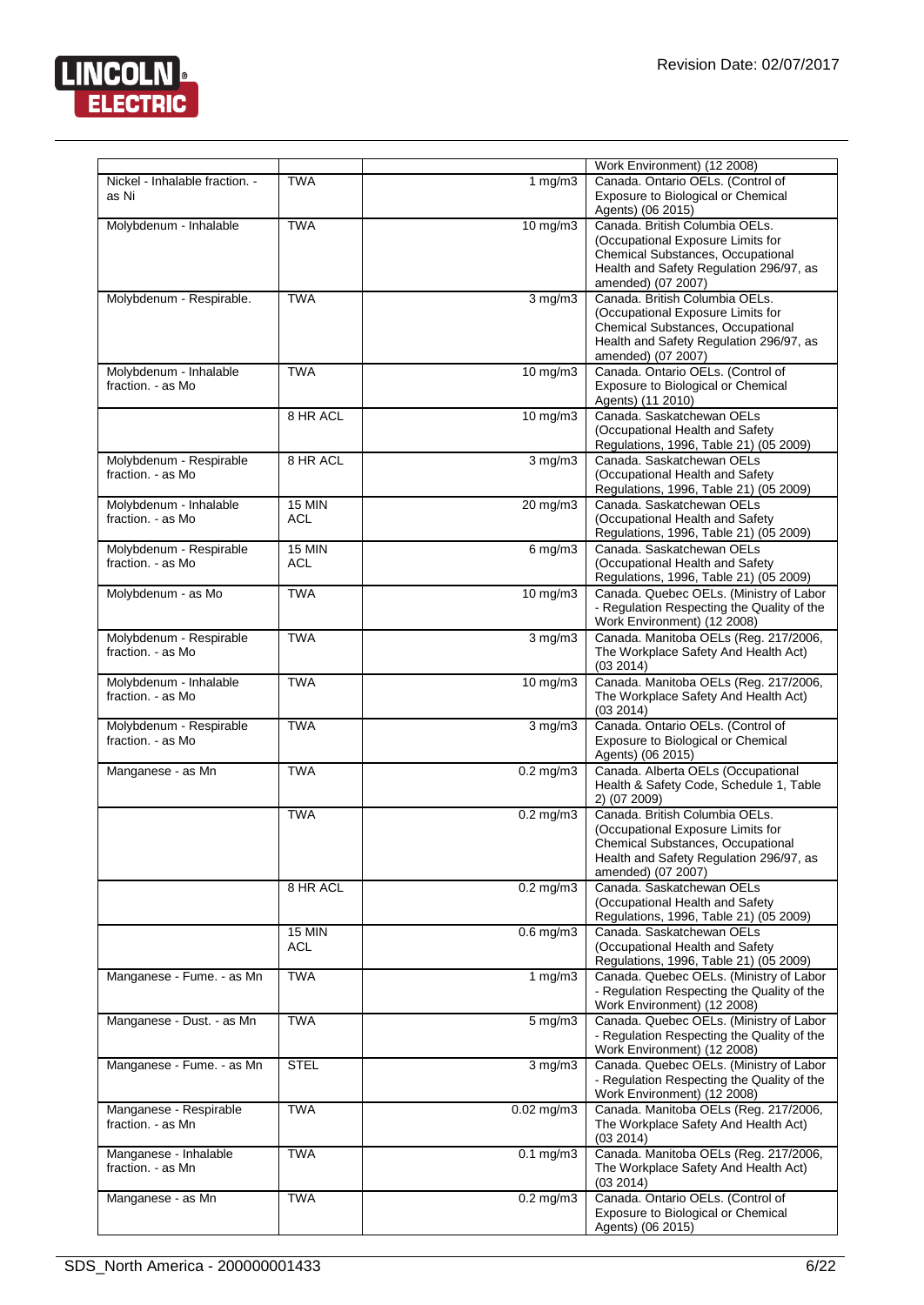

| Silicon - Total dust. | <b>TWA</b>           | 10 mg/m $3$         | Canada. Ontario OELs. (Control of<br>Exposure to Biological or Chemical                                              |
|-----------------------|----------------------|---------------------|----------------------------------------------------------------------------------------------------------------------|
| Silicon               | 8 HR ACL             | $10 \text{ mg/m}$   | Agents) (07 2010)<br>Canada, Saskatchewan OELs                                                                       |
|                       |                      |                     | (Occupational Health and Safety)<br>Regulations, 1996, Table 21) (05 2009)                                           |
|                       | <b>15 MIN</b><br>ACL | $20 \text{ mg/m}$ 3 | Canada, Saskatchewan OELs<br>(Occupational Health and Safety)<br>Regulations, 1996, Table 21) (05 2009)              |
| Silicon - Total dust. | <b>TWA</b>           | $10 \text{ mg/m}$   | Canada. Quebec OELs. (Ministry of Labor<br>- Regulation Respecting the Quality of the<br>Work Environment) (12 2008) |

#### **Occupational Exposure Limits: MEXICO**

| <b>Chemical Identity</b>                             | type       | <b>Exposure Limit Values</b> | <b>Source</b>                                           |
|------------------------------------------------------|------------|------------------------------|---------------------------------------------------------|
| Chromium and chromium<br>alloys or compounds (as Cr) | <b>CPT</b> | $0.5 \text{ mg/m}$ 3         | Mexico. Occupational Exposure Limit<br>Values (03 2000) |
| Nickel                                               | <b>CPT</b> | 1 mg/m $3$                   | Mexico. Occupational Exposure Limit<br>Values (03 2000) |
| Molybdenum - as Mo                                   | <b>CPT</b> | $10 \text{ mg/m}$            | Mexico. Occupational Exposure Limit<br>Values (03 2000) |
|                                                      | <b>CTT</b> | $20 \text{ mg/m}$            | Mexico. Occupational Exposure Limit<br>Values (03 2000) |
| Manganese - as Mn                                    | <b>CPT</b> | $0.2 \text{ mg/m}$ 3         | Mexico. Occupational Exposure Limit<br>Values (03 2000) |
| Manganese - Fume. - as Mn                            | <b>CPT</b> | 1 mg/m $3$                   | Mexico. Occupational Exposure Limit<br>Values (03 2000) |
|                                                      | <b>CTT</b> | $3$ mg/m $3$                 | Mexico. Occupational Exposure Limit<br>Values (03 2000) |
| Silicon                                              | <b>CPT</b> | $10 \text{ mg/m}$            | Mexico. Occupational Exposure Limit<br>Values (03 2000) |
|                                                      | <b>CTT</b> | $20 \text{ mg/m}$            | Mexico. Occupational Exposure Limit<br>Values (03 2000) |

### **Additional exposure limits under the conditions of use: US**

| <b>Chemical Identity</b> | type        | <b>Exposure Limit Values</b> |                         | <b>Source</b>                                                                     |
|--------------------------|-------------|------------------------------|-------------------------|-----------------------------------------------------------------------------------|
| Carbon dioxide           | <b>TWA</b>  | 5,000 ppm                    |                         | US. ACGIH Threshold Limit Values (12<br>2010)                                     |
|                          | <b>STEL</b> | 30,000 ppm                   |                         | US. ACGIH Threshold Limit Values (12<br>2010)                                     |
|                          | PEL         | 5,000 ppm                    | $9,000 \,\mathrm{mg/m}$ | US. OSHA Table Z-1 Limits for Air<br>Contaminants (29 CFR 1910.1000) (02<br>2006) |
|                          | <b>STEL</b> | 30,000 ppm                   | 54,000 mg/m3            | US. NIOSH: Pocket Guide to Chemical<br>Hazards (2005)                             |
|                          | <b>REL</b>  | 5,000 ppm                    | 9,000 mg/m3             | US. NIOSH: Pocket Guide to Chemical<br>Hazards (2005)                             |
| Carbon monoxide          | <b>TWA</b>  | 25 ppm                       |                         | US. ACGIH Threshold Limit Values (12<br>2010)                                     |
|                          | PEL         | 50 ppm                       | 55 mg/m3                | US. OSHA Table Z-1 Limits for Air<br>Contaminants (29 CFR 1910.1000) (02<br>2006) |
|                          | <b>REL</b>  | 35 ppm                       | 40 mg/m3                | US. NIOSH: Pocket Guide to Chemical<br>Hazards (2005)                             |
|                          | Ceil Time   | 200 ppm                      | 229 mg/m3               | US. NIOSH: Pocket Guide to Chemical<br>Hazards (2005)                             |
| Nitrogen dioxide         | <b>TWA</b>  | $0.2$ ppm                    |                         | US. ACGIH Threshold Limit Values (02<br>2012)                                     |
|                          | Ceiling     | 5 ppm                        | $9$ mg/m $3$            | US. OSHA Table Z-1 Limits for Air<br>Contaminants (29 CFR 1910.1000) (02<br>2006) |
|                          | <b>STEL</b> | 1 ppm                        | $1.8 \text{ mg/m}$      | US. NIOSH: Pocket Guide to Chemical<br>Hazards (2005)                             |
| Ozone                    | PEL         | $0.1$ ppm                    | $0.2$ mg/m $3$          | US. OSHA Table Z-1 Limits for Air<br>Contaminants (29 CFR 1910.1000) (02<br>2006) |
|                          | Ceil_Time   | $0.1$ ppm                    | $0.2$ mg/m $3$          | US. NIOSH: Pocket Guide to Chemical<br>Hazards (2005)                             |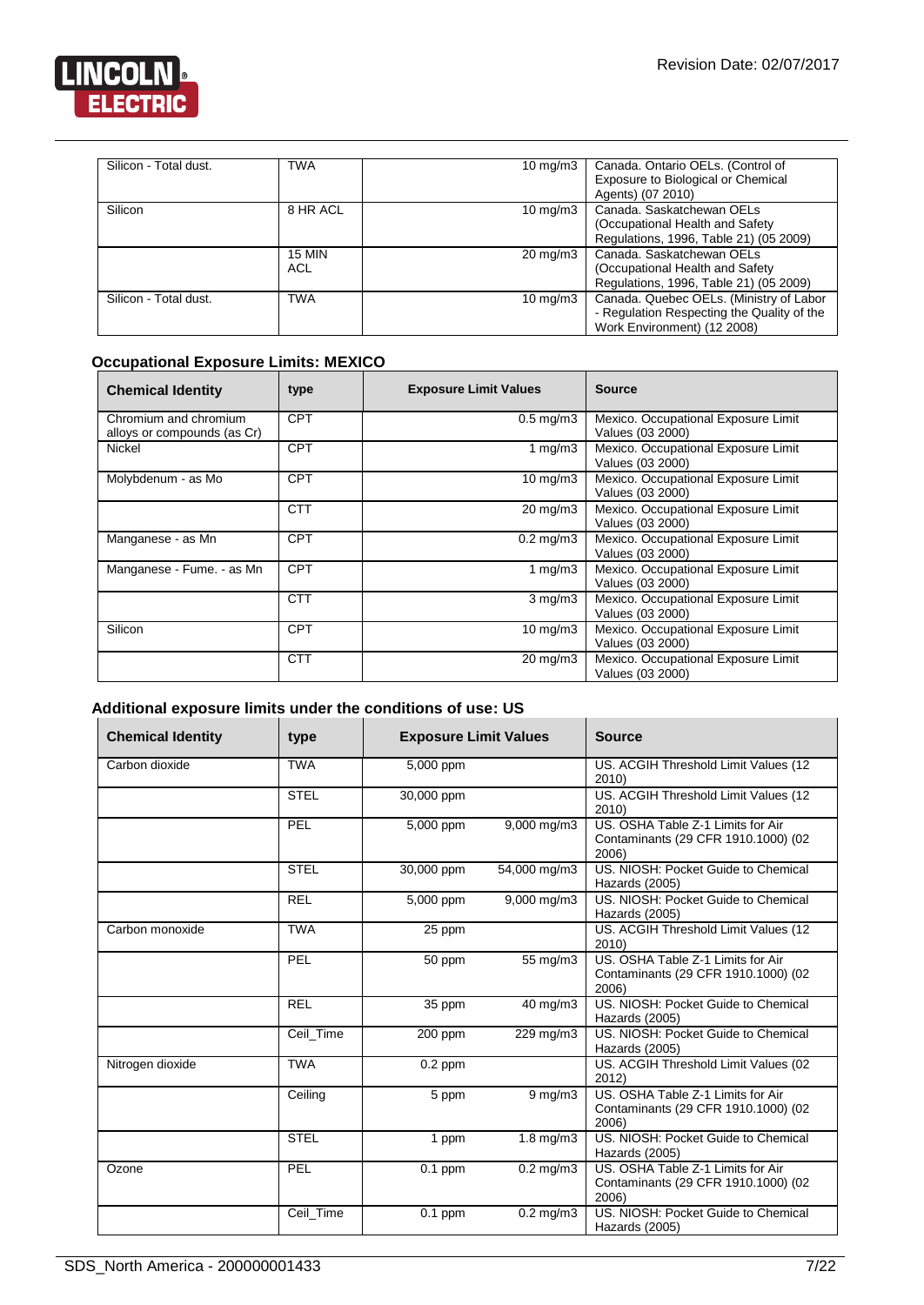

|                                             | <b>TWA</b>   | $0.05$ ppm              | US. ACGIH Threshold Limit Values (03<br>2014)                                      |
|---------------------------------------------|--------------|-------------------------|------------------------------------------------------------------------------------|
|                                             | <b>TWA</b>   | $0.20$ ppm              | US. ACGIH Threshold Limit Values (03<br>2014)                                      |
|                                             | <b>TWA</b>   | $0.10$ ppm              | US. ACGIH Threshold Limit Values (03<br>2014)                                      |
|                                             | <b>TWA</b>   | $0.08$ ppm              | US. ACGIH Threshold Limit Values (03<br>2014)                                      |
| Manganese - Fume. - as Mn                   | Ceiling      | $5 \text{ mg/m}$ 3      | US. OSHA Table Z-1 Limits for Air<br>Contaminants (29 CFR 1910.1000) (02<br>2006)  |
|                                             | <b>REL</b>   | 1 $mg/m3$               | US. NIOSH: Pocket Guide to Chemical<br>Hazards (2005)                              |
|                                             | <b>STEL</b>  | $3$ mg/m $3$            | US. NIOSH: Pocket Guide to Chemical<br>Hazards (2005)                              |
| Manganese - Inhalable<br>fraction. - as Mn  | <b>TWA</b>   | $0.1$ mg/m $3$          | US. ACGIH Threshold Limit Values (03<br>2014)                                      |
| Manganese - Respirable<br>fraction. - as Mn | <b>TWA</b>   | $0.02 \,\mathrm{mq/m3}$ | US. ACGIH Threshold Limit Values (03<br>2014)                                      |
| Chromium (VI) - as Cr                       | <b>TWA</b>   | $0.05$ mg/m $3$         | US. ACGIH Threshold Limit Values (12<br>2010)                                      |
| Chromium (VI)                               | <b>TWA</b>   | $0.005$ mg/m $3$        | US. OSHA Specifically Regulated<br>Substances (29 CFR 1910.1001-1050)<br>(02 2006) |
|                                             | OSHA_AC<br>т | $0.0025$ mg/m3          | US. OSHA Specifically Regulated<br>Substances (29 CFR 1910.1001-1050)<br>(02 2006) |
| Chromium (VI) - as Cr(VI)                   | <b>REL</b>   | $0.0002$ mg/m3          | US. NIOSH: Pocket Guide to Chemical<br>Hazards (2013)                              |
| Nickel - Inhalable fraction.                | <b>TWA</b>   | $1.5 \text{ mg/m}$ 3    | US. ACGIH Threshold Limit Values (12<br>2010)                                      |
| Nickel - as Ni                              | PEL          | 1 $mg/m3$               | US. OSHA Table Z-1 Limits for Air<br>Contaminants (29 CFR 1910.1000) (02<br>2006)  |
|                                             | <b>REL</b>   | $0.015$ mg/m3           | US. NIOSH: Pocket Guide to Chemical<br>Hazards (2005)                              |
| Chromium oxide - as Cr                      | <b>TWA</b>   | $0.5$ mg/m $3$          | US. ACGIH Threshold Limit Values (03<br>2012)                                      |
|                                             | <b>PEL</b>   | $0.5 \text{ mg/m}$      | US. OSHA Table Z-1 Limits for Air<br>Contaminants (29 CFR 1910.1000) (02<br>2006)  |
|                                             | <b>REL</b>   | $\overline{0.5}$ mg/m3  | US. NIOSH: Pocket Guide to Chemical<br>Hazards (2005)                              |

#### **Additional exposure limits under the conditions of use: CANADA**

| <b>Chemical Identity</b> | type        | <b>Exposure Limit Values</b> |                         | <b>Source</b>                                                                                                                                                                    |
|--------------------------|-------------|------------------------------|-------------------------|----------------------------------------------------------------------------------------------------------------------------------------------------------------------------------|
| Carbon dioxide           | <b>STEL</b> | 30,000 ppm                   | 54,000 mg/m3            | Canada. Alberta OELs (Occupational<br>Health & Safety Code, Schedule 1, Table<br>2) (07 2009)                                                                                    |
|                          | <b>TWA</b>  | 5,000 ppm                    | $9,000 \,\mathrm{mg/m}$ | Canada. Alberta OELs (Occupational<br>Health & Safety Code, Schedule 1, Table<br>2) (07 2009)                                                                                    |
|                          | <b>TWA</b>  | 5,000 ppm                    |                         | Canada, British Columbia OELs.<br>(Occupational Exposure Limits for<br>Chemical Substances, Occupational<br>Health and Safety Regulation 296/97, as<br>amended) (07 2007)        |
|                          | <b>STEL</b> | 15,000 ppm                   |                         | Canada, British Columbia OELs.<br>(Occupational Exposure Limits for<br><b>Chemical Substances, Occupational</b><br>Health and Safety Regulation 296/97, as<br>amended) (07 2007) |
|                          | <b>TWA</b>  | 5,000 ppm                    |                         | Canada. Manitoba OELs (Reg. 217/2006,<br>The Workplace Safety And Health Act)<br>(03 2011)                                                                                       |
|                          | <b>STEL</b> | 30,000 ppm                   |                         | Canada. Manitoba OELs (Reg. 217/2006,<br>The Workplace Safety And Health Act)<br>(03 2011)                                                                                       |
|                          | <b>STEL</b> | 30,000 ppm                   |                         | Canada. Ontario OELs. (Control of<br>Exposure to Biological or Chemical                                                                                                          |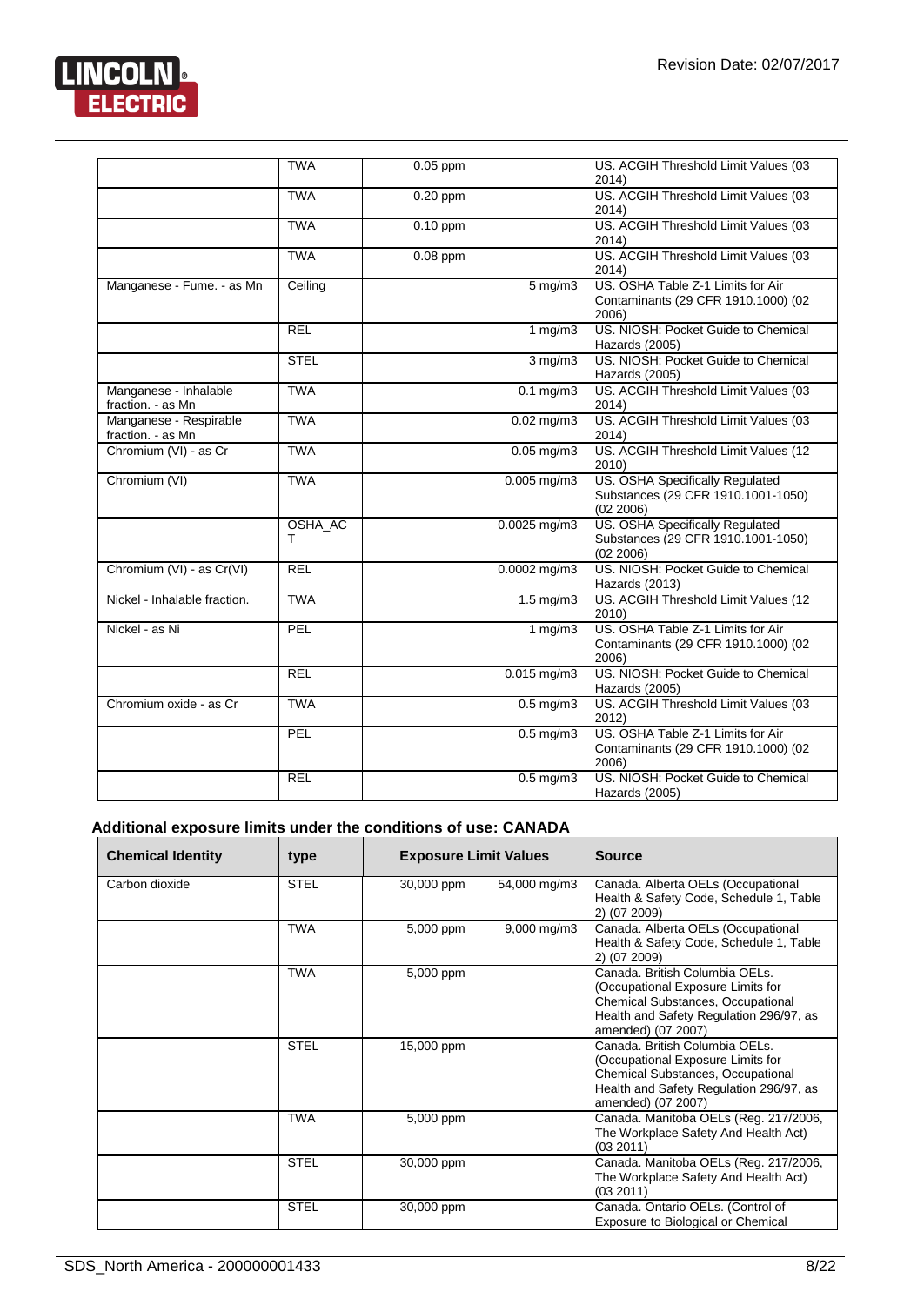

|                  |                             |            |                  | Agents) (11 2010)                                                                                                                                                         |
|------------------|-----------------------------|------------|------------------|---------------------------------------------------------------------------------------------------------------------------------------------------------------------------|
|                  | <b>TWA</b>                  | 5,000 ppm  |                  | Canada. Ontario OELs. (Control of<br>Exposure to Biological or Chemical<br>Agents) (11 2010)                                                                              |
|                  | 8 HR ACL                    | 5,000 ppm  |                  | Canada. Saskatchewan OELs<br>(Occupational Health and Safety<br>Regulations, 1996, Table 21) (05 2009)                                                                    |
|                  | <b>15 MIN</b><br>ACL        | 30,000 ppm |                  | Canada, Saskatchewan OELs<br>(Occupational Health and Safety<br>Regulations, 1996, Table 21) (05 2009)                                                                    |
|                  | TWA                         | 5,000 ppm  | $9,000$ mg/m $3$ | Canada. Quebec OELs. (Ministry of Labor<br>- Regulation Respecting the Quality of the<br>Work Environment) (12 2008)                                                      |
|                  | <b>STEL</b>                 | 30,000 ppm | 54,000 mg/m3     | Canada. Quebec OELs. (Ministry of Labor<br>- Regulation Respecting the Quality of the<br>Work Environment) (12 2008)                                                      |
| Carbon monoxide  | <b>TWA</b>                  | 25 ppm     | 29 mg/m3         | Canada. Alberta OELs (Occupational<br>Health & Safety Code, Schedule 1, Table<br>2) (07 2009)                                                                             |
|                  | <b>TWA</b>                  | 25 ppm     |                  | Canada. British Columbia OELs.<br>(Occupational Exposure Limits for<br>Chemical Substances, Occupational<br>Health and Safety Regulation 296/97, as<br>amended) (07 2007) |
|                  | <b>STEL</b>                 | 100 ppm    |                  | Canada. British Columbia OELs.<br>(Occupational Exposure Limits for<br>Chemical Substances, Occupational<br>Health and Safety Regulation 296/97, as<br>amended) (07 2007) |
|                  | <b>TWA</b>                  | 25 ppm     |                  | Canada. Manitoba OELs (Reg. 217/2006,<br>The Workplace Safety And Health Act)<br>(03 2011)                                                                                |
|                  | <b>TWA</b>                  | 25 ppm     |                  | Canada. Ontario OELs. (Control of<br>Exposure to Biological or Chemical<br>Agents) (07 2010)                                                                              |
|                  | 8 HR ACL                    | 25 ppm     |                  | Canada. Saskatchewan OELs<br>(Occupational Health and Safety<br>Regulations, 1996, Table 21) (05 2009)                                                                    |
|                  | <b>15 MIN</b><br><b>ACL</b> | 190 ppm    |                  | Canada. Saskatchewan OELs<br>(Occupational Health and Safety<br>Regulations, 1996, Table 21) (05 2009)                                                                    |
|                  | <b>TWA</b>                  | 35 ppm     | 40 mg/m3         | Canada. Quebec OELs. (Ministry of Labor<br>- Regulation Respecting the Quality of the<br>Work Environment) (12 2008)                                                      |
|                  | <b>STEL</b>                 | 200 ppm    | 230 mg/m3        | Canada. Quebec OELs. (Ministry of Labor<br>- Regulation Respecting the Quality of the<br>Work Environment) (12 2008)                                                      |
| Nitrogen dioxide | <b>STEL</b>                 | 5 ppm      | 9.4 mg/m3        | Canada. Alberta OELs (Occupational<br>Health & Safety Code, Schedule 1, Table<br>2) (07 2009)                                                                             |
|                  | <b>TWA</b>                  | 3 ppm      | $5.6$ mg/m3      | Canada. Alberta OELs (Occupational<br>Health & Safety Code, Schedule 1, Table<br>2) (07 2009)                                                                             |
|                  | <b>CEILING</b>              | 1 ppm      |                  | Canada. British Columbia OELs.<br>(Occupational Exposure Limits for<br>Chemical Substances, Occupational<br>Health and Safety Regulation 296/97, as<br>amended) (07 2007) |
|                  | <b>TWA</b>                  | $0.2$ ppm  |                  | Canada. Manitoba OELs (Reg. 217/2006,<br>The Workplace Safety And Health Act)<br>(03 2012)                                                                                |
|                  | <b>STEL</b>                 | 5 ppm      |                  | Canada. Ontario OELs. (Control of<br>Exposure to Biological or Chemical<br>Agents) (11 2010)                                                                              |
|                  | <b>TWA</b>                  | 3 ppm      |                  | Canada. Ontario OELs. (Control of<br>Exposure to Biological or Chemical<br>Agents) (11 2010)                                                                              |
|                  | 8 HR ACL                    | 3 ppm      |                  | Canada. Saskatchewan OELs<br>(Occupational Health and Safety<br>Regulations, 1996, Table 21) (05 2009)                                                                    |
|                  | <b>15 MIN</b><br><b>ACL</b> | 5 ppm      |                  | Canada. Saskatchewan OELs<br>(Occupational Health and Safety<br>Regulations, 1996, Table 21) (05 2009)                                                                    |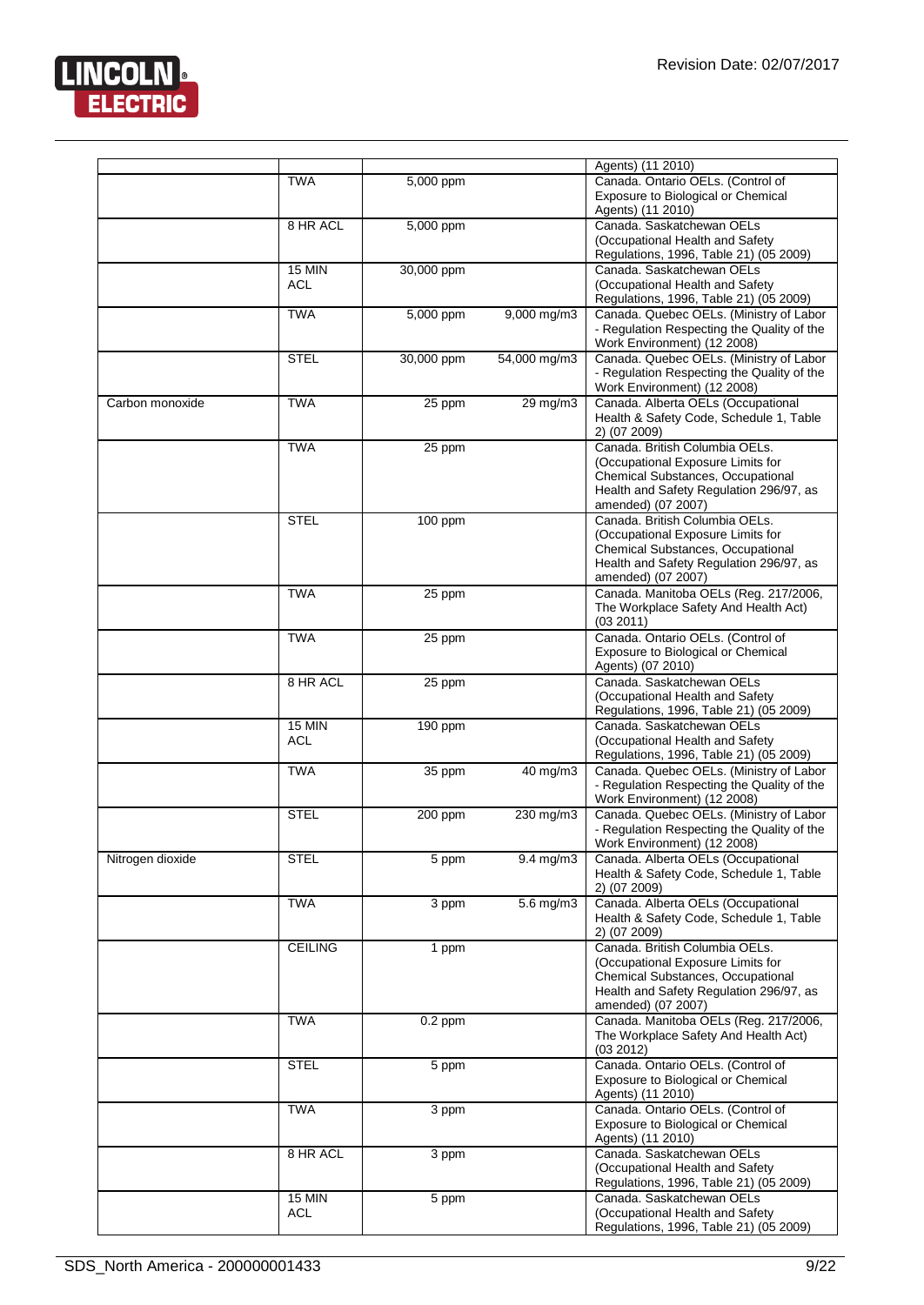

|                           | <b>TWA</b>                  | $\overline{3}$ ppm | $5.6$ mg/m $3$         | Canada. Quebec OELs. (Ministry of Labor<br>- Regulation Respecting the Quality of the<br>Work Environment) (12 2008)                                                      |
|---------------------------|-----------------------------|--------------------|------------------------|---------------------------------------------------------------------------------------------------------------------------------------------------------------------------|
| Ozone                     | <b>STEL</b>                 | $0.3$ ppm          | $0.6$ mg/m $3$         | Canada. Alberta OELs (Occupational<br>Health & Safety Code, Schedule 1, Table<br>2) (07 2009)                                                                             |
|                           | <b>TWA</b>                  | $0.1$ ppm          | $0.2$ mg/m $3$         | Canada. Alberta OELs (Occupational<br>Health & Safety Code, Schedule 1, Table<br>2) (07 2009)                                                                             |
|                           | <b>TWA</b>                  | $0.05$ ppm         |                        | Canada. British Columbia OELs.<br>(Occupational Exposure Limits for<br>Chemical Substances, Occupational<br>Health and Safety Regulation 296/97, as<br>amended) (07 2007) |
|                           | <b>TWA</b>                  | $0.1$ ppm          |                        | Canada, British Columbia OELs.<br>(Occupational Exposure Limits for<br>Chemical Substances, Occupational<br>Health and Safety Regulation 296/97, as<br>amended) (07 2007) |
|                           | <b>TWA</b>                  | $0.08$ ppm         |                        | Canada. British Columbia OELs.<br>(Occupational Exposure Limits for<br>Chemical Substances, Occupational<br>Health and Safety Regulation 296/97, as<br>amended) (07 2007) |
|                           | <b>TWA</b>                  | $0.2$ ppm          |                        | Canada. British Columbia OELs.<br>(Occupational Exposure Limits for<br>Chemical Substances, Occupational<br>Health and Safety Regulation 296/97, as<br>amended) (07 2007) |
|                           | <b>TWA</b>                  | $0.1$ ppm          | $0.2$ mg/m $3$         | Canada. Ontario OELs. (Control of<br>Exposure to Biological or Chemical<br>Agents) (07 2010)                                                                              |
|                           | <b>STEL</b>                 | $0.3$ ppm          | $0.6$ mg/m $3$         | Canada. Ontario OELs. (Control of<br>Exposure to Biological or Chemical<br>Agents) (07 2010)                                                                              |
|                           | <b>15 MIN</b><br><b>ACL</b> | $0.15$ ppm         |                        | Canada. Saskatchewan OELs<br>(Occupational Health and Safety<br>Regulations, 1996, Table 21) (05 2009)                                                                    |
|                           | 8 HR ACL                    | $0.05$ ppm         |                        | Canada. Saskatchewan OELs<br>(Occupational Health and Safety<br>Regulations, 1996, Table 21) (05 2009)                                                                    |
|                           | <b>CEILING</b>              | $0.1$ ppm          | $\overline{0.2}$ mg/m3 | Canada. Quebec OELs. (Ministry of Labor<br>- Regulation Respecting the Quality of the<br>Work Environment) (12 2008)                                                      |
|                           | <b>TWA</b>                  | $0.20$ ppm         |                        | Canada. Manitoba OELs (Reg. 217/2006,<br>The Workplace Safety And Health Act)<br>(03 2014)                                                                                |
|                           | <b>TWA</b>                  | $0.05$ ppm         |                        | Canada. Manitoba OELs (Reg. 217/2006,<br>The Workplace Safety And Health Act)<br>(03 2014)                                                                                |
|                           | <b>TWA</b>                  | $0.08$ ppm         |                        | Canada. Manitoba OELs (Reg. 217/2006,<br>The Workplace Safety And Health Act)<br>(03 2014)                                                                                |
|                           | <b>TWA</b>                  | $0.10$ ppm         |                        | Canada. Manitoba OELs (Reg. 217/2006,<br>The Workplace Safety And Health Act)<br>(03 2014)                                                                                |
| Manganese - as Mn         | <b>TWA</b>                  |                    | $0.2$ mg/m $3$         | Canada. Alberta OELs (Occupational<br>Health & Safety Code, Schedule 1, Table<br>2) (07 2009)                                                                             |
|                           | <b>TWA</b>                  |                    | $0.2$ mg/m $3$         | Canada. British Columbia OELs.<br>(Occupational Exposure Limits for<br>Chemical Substances, Occupational<br>Health and Safety Regulation 296/97, as<br>amended) (07 2007) |
|                           | 8 HR ACL                    |                    | $0.2$ mg/m $3$         | Canada. Saskatchewan OELs<br>(Occupational Health and Safety<br>Regulations, 1996, Table 21) (05 2009)                                                                    |
|                           | <b>15 MIN</b><br><b>ACL</b> |                    | $0.6$ mg/m $3$         | Canada, Saskatchewan OELs<br>(Occupational Health and Safety<br>Regulations, 1996, Table 21) (05 2009)                                                                    |
| Manganese - Fume. - as Mn | <b>TWA</b>                  |                    | $1 \,\mathrm{mg/m}$    | Canada. Quebec OELs. (Ministry of Labor<br>- Regulation Respecting the Quality of the<br>Work Environment) (12 2008)                                                      |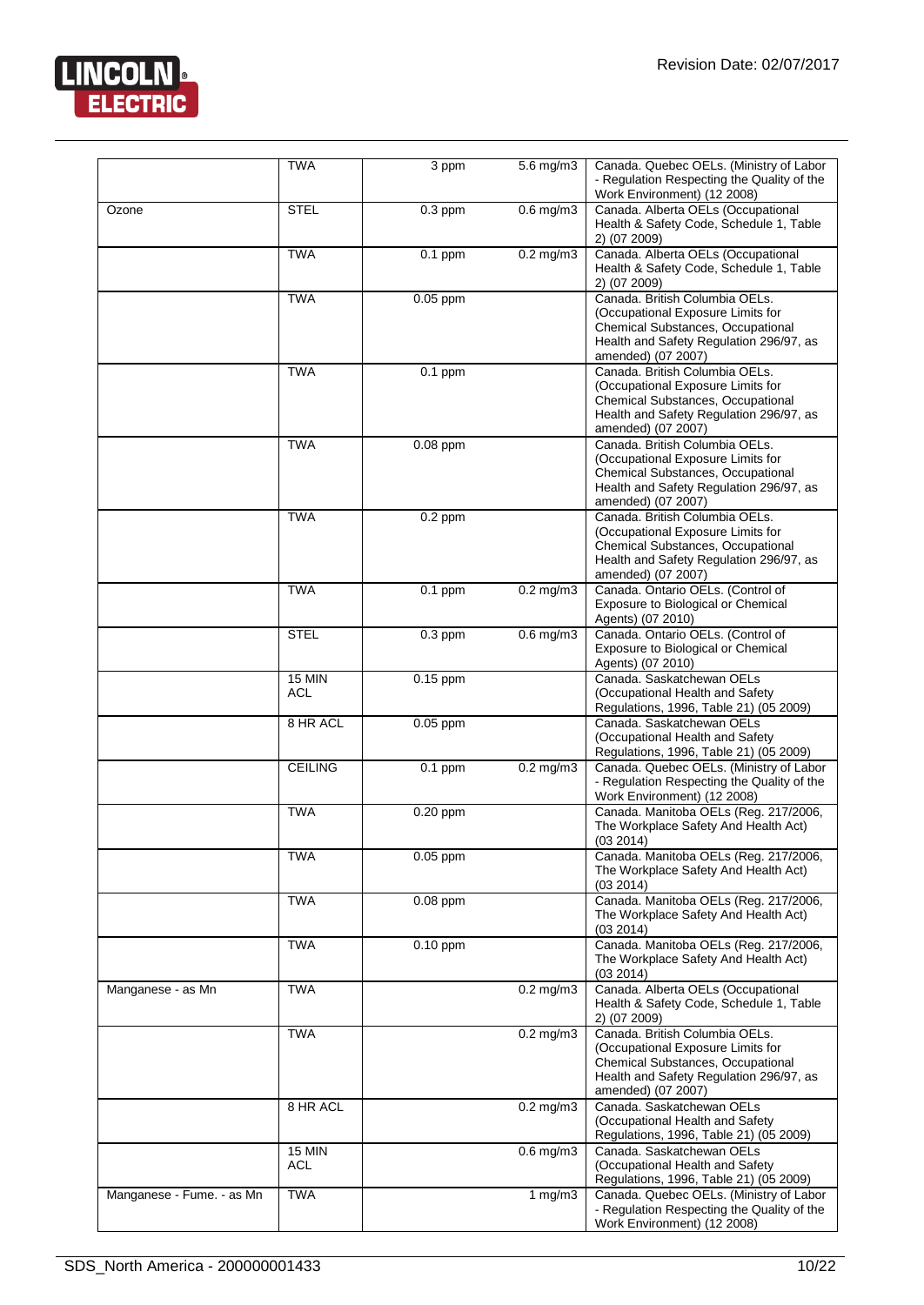

| Manganese - Dust. - as Mn                   | <b>TWA</b>           | $5 \text{ mg/m}$        | Canada. Quebec OELs. (Ministry of Labor<br>- Regulation Respecting the Quality of the<br>Work Environment) (12 2008)                                                             |
|---------------------------------------------|----------------------|-------------------------|----------------------------------------------------------------------------------------------------------------------------------------------------------------------------------|
| Manganese - Fume. - as Mn                   | <b>STEL</b>          | $3$ mg/m $3$            | Canada. Quebec OELs. (Ministry of Labor<br>- Regulation Respecting the Quality of the<br>Work Environment) (12 2008)                                                             |
| Manganese - Respirable<br>fraction. - as Mn | <b>TWA</b>           | $0.02$ mg/m $3$         | Canada. Manitoba OELs (Reg. 217/2006,<br>The Workplace Safety And Health Act)<br>(03 2014)                                                                                       |
| Manganese - Inhalable<br>fraction. - as Mn  | <b>TWA</b>           | $0.1$ mg/m $3$          | Canada. Manitoba OELs (Reg. 217/2006,<br>The Workplace Safety And Health Act)<br>(03 2014)                                                                                       |
| Manganese - as Mn                           | <b>TWA</b>           | $0.2$ mg/m $3$          | Canada. Ontario OELs. (Control of<br>Exposure to Biological or Chemical<br>Agents) (06 2015)                                                                                     |
| Chromium (VI) - as Cr                       | <b>TWA</b>           | $0.01$ mg/m3            | Canada. Alberta OELs (Occupational<br>Health & Safety Code, Schedule 1, Table<br>2) (07 2009)                                                                                    |
|                                             | <b>TWA</b>           | $0.05$ mg/m3            | Canada. Alberta OELs (Occupational<br>Health & Safety Code, Schedule 1, Table<br>2) (07 2009)                                                                                    |
|                                             | <b>TWA</b>           | $0.025$ mg/m3           | Canada. British Columbia OELs.<br>(Occupational Exposure Limits for<br>Chemical Substances, Occupational<br>Health and Safety Regulation 296/97, as<br>amended) (07 2007)        |
|                                             | <b>CEILING</b>       | $0.1$ mg/m $3$          | Canada. British Columbia OELs.<br>(Occupational Exposure Limits for<br><b>Chemical Substances, Occupational</b><br>Health and Safety Regulation 296/97, as<br>amended) (07 2007) |
|                                             | <b>TWA</b>           | $0.05$ mg/m $3$         | Canada. Manitoba OELs (Reg. 217/2006,<br>The Workplace Safety And Health Act)<br>(03 2011)                                                                                       |
|                                             | <b>TWA</b>           | $0.05 \text{ mg/m}$ 3   | Canada. Ontario OELs. (Control of<br>Exposure to Biological or Chemical<br>Agents) (11 2010)                                                                                     |
|                                             | 8 HR ACL             | $0.01$ mg/m3            | Canada. Saskatchewan OELs<br>(Occupational Health and Safety<br>Regulations, 1996, Table 21) (05 2009)                                                                           |
|                                             | 8 HR ACL             | $0.05$ mg/m3            | Canada. Saskatchewan OELs<br>(Occupational Health and Safety<br>Regulations, 1996, Table 21) (05 2009)                                                                           |
|                                             | <b>15 MIN</b><br>ACL | $0.03$ mg/m $3$         | Canada, Saskatchewan OELs<br>(Occupational Health and Safety<br>Regulations, 1996, Table 21) (05 2009)                                                                           |
|                                             | 15 MIN<br><b>ACL</b> | $\overline{0.1}5$ mg/m3 | Canada. Saskatchewan OELs<br>(Occupational Health and Safety<br>Regulations, 1996, Table 21) (05 2009)                                                                           |
|                                             | <b>TWA</b>           | $0.05$ mg/m $3$         | Canada. Quebec OELs. (Ministry of Labor<br>- Regulation Respecting the Quality of the<br>Work Environment) (12 2008)                                                             |
|                                             | <b>TWA</b>           | $0.01 \text{ mg/m}$ 3   | Canada. Quebec OELs. (Ministry of Labor<br>- Regulation Respecting the Quality of the<br>Work Environment) (12 2008)                                                             |
| Nickel                                      | <b>TWA</b>           | $1.5$ mg/m $3$          | Canada. Alberta OELs (Occupational<br>Health & Safety Code, Schedule 1, Table<br>2) (07 2009)                                                                                    |
|                                             | <b>TWA</b>           | $0.05$ mg/m $3$         | Canada. British Columbia OELs.<br>(Occupational Exposure Limits for<br>Chemical Substances, Occupational<br>Health and Safety Regulation 296/97, as<br>amended) (05 2013)        |
| Nickel - Inhalable fraction.                | <b>TWA</b>           | $1.5 \text{ mg/m}$ 3    | Canada. Manitoba OELs (Reg. 217/2006,<br>The Workplace Safety And Health Act)<br>(03 2011)                                                                                       |
| Nickel - Inhalable fraction. -<br>as Ni     | 8 HR ACL             | $1.5 \text{ mg/m}$ 3    | Canada. Saskatchewan OELs<br>(Occupational Health and Safety<br>Regulations, 1996, Table 21) (05 2009)                                                                           |
|                                             | <b>15 MIN</b><br>ACL | $\overline{3}$ mg/m $3$ | Canada. Saskatchewan OELs<br>(Occupational Health and Safety<br>Regulations, 1996, Table 21) (05 2009)                                                                           |
| Nickel                                      | <b>TWA</b>           | 1 mg/m $3$              | Canada. Quebec OELs. (Ministry of Labor                                                                                                                                          |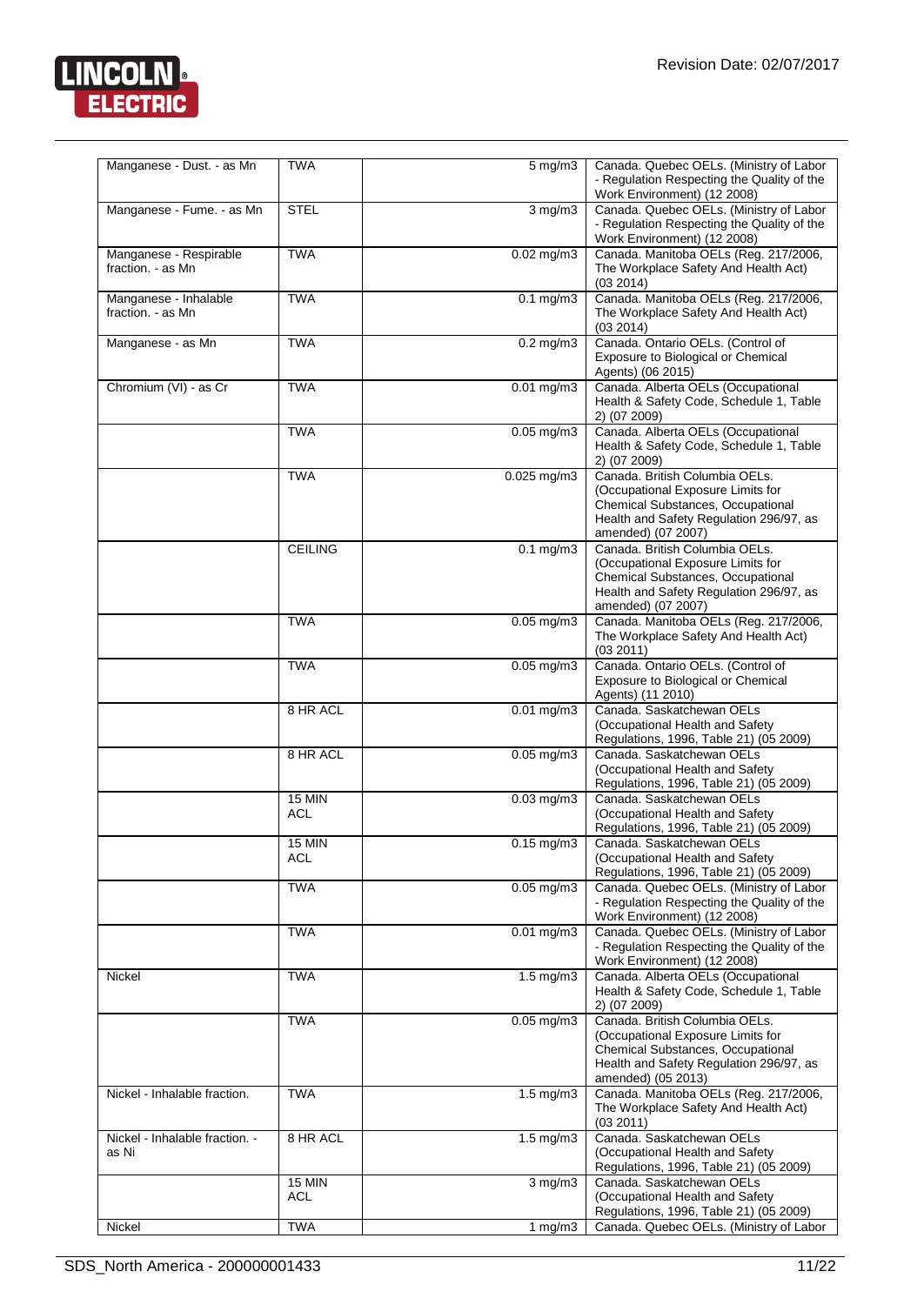

|                                |               |                      | - Regulation Respecting the Quality of the<br>Work Environment) (12 2008) |
|--------------------------------|---------------|----------------------|---------------------------------------------------------------------------|
| Nickel - Inhalable fraction. - | <b>TWA</b>    | 1 mg/m $3$           | Canada. Ontario OELs. (Control of                                         |
| as Ni                          |               |                      | Exposure to Biological or Chemical                                        |
|                                |               |                      | Agents) (06 2015)                                                         |
| Chromium oxide - as Cr         | <b>TWA</b>    | $0.5 \text{ mg/m}$ 3 | Canada. Alberta OELs (Occupational                                        |
|                                |               |                      | Health & Safety Code, Schedule 1, Table                                   |
|                                |               |                      | 2) (07 2009)                                                              |
|                                | <b>TWA</b>    | $0.5 \text{ mg/m}$ 3 | Canada, British Columbia OELs.                                            |
|                                |               |                      | (Occupational Exposure Limits for                                         |
|                                |               |                      | Chemical Substances, Occupational                                         |
|                                |               |                      | Health and Safety Regulation 296/97, as                                   |
|                                |               |                      | amended) (09 2011)                                                        |
|                                | <b>TWA</b>    | $0.5 \text{ mg/m}$ 3 | Canada. Manitoba OELs (Reg. 217/2006,                                     |
|                                |               |                      | The Workplace Safety And Health Act)                                      |
|                                |               |                      | (03 2012)                                                                 |
|                                | <b>TWA</b>    | $0.5 \text{ mg/m}$ 3 | Canada. Ontario OELs. (Control of                                         |
|                                |               |                      | Exposure to Biological or Chemical                                        |
|                                |               |                      | Agents) (11 2010)                                                         |
|                                | 8 HR ACL      | $0.5 \text{ mg/m}$ 3 | Canada, Saskatchewan OELs                                                 |
|                                |               |                      | (Occupational Health and Safety                                           |
|                                |               |                      | Regulations, 1996, Table 21) (05 2009)                                    |
|                                | <b>15 MIN</b> | $1.5 \text{ mg/m}$ 3 | Canada, Saskatchewan OELs                                                 |
|                                | <b>ACL</b>    |                      | (Occupational Health and Safety                                           |
|                                |               |                      | Regulations, 1996, Table 21) (05 2009)                                    |

#### **Additional exposure limits under the conditions of use: MEXICO**

| <b>Chemical Identity</b>  | type       | <b>Exposure Limit Values</b> |                         | <b>Source</b>                                           |
|---------------------------|------------|------------------------------|-------------------------|---------------------------------------------------------|
| Carbon dioxide            | CPT        | 5,000 ppm                    | 9,000 mg/m3             | Mexico. Occupational Exposure Limit<br>Values (03 2000) |
|                           | <b>CTT</b> | 15,000 ppm                   | 27,000 mg/m3            | Mexico. Occupational Exposure Limit<br>Values (03 2000) |
| Carbon monoxide           | <b>CTT</b> | 400 ppm                      | 400 mg/m3               | Mexico. Occupational Exposure Limit<br>Values (03 2000) |
|                           | <b>CPT</b> | 50 ppm                       | 55 mg/m3                | Mexico. Occupational Exposure Limit<br>Values (03 2000) |
| Nitrogen dioxide          | <b>CTT</b> | 5 ppm                        | $10$ mg/m $3$           | Mexico. Occupational Exposure Limit<br>Values (03 2000) |
|                           | CPT        | 3 ppm                        | $6$ mg/m $3$            | Mexico. Occupational Exposure Limit<br>Values (03 2000) |
| Ozone                     | P          | $\overline{0}.1$ ppm         | $0.2 \,\mathrm{mg/m}$ 3 | Mexico. Occupational Exposure Limit<br>Values (03 2000) |
| Manganese - as Mn         | <b>CPT</b> |                              | $0.2$ mg/m $3$          | Mexico. Occupational Exposure Limit<br>Values (03 2000) |
| Manganese - Fume. - as Mn | <b>CPT</b> |                              | 1 $mg/m3$               | Mexico. Occupational Exposure Limit<br>Values (03 2000) |
|                           | <b>CTT</b> |                              | $3$ mg/m $3$            | Mexico. Occupational Exposure Limit<br>Values (03 2000) |
| Chromium (VI)             | CPT        |                              | $0.05$ mg/m $3$         | Mexico. Occupational Exposure Limit<br>Values (03 2000) |
|                           | <b>CPT</b> |                              | $0.01$ mg/m $3$         | Mexico. Occupational Exposure Limit<br>Values (03 2000) |
| <b>Nickel</b>             | <b>CPT</b> |                              | 1 $mg/m3$               | Mexico. Occupational Exposure Limit<br>Values (03 2000) |
| Chromium oxide            | <b>CPT</b> |                              | $0.5$ mg/m $3$          | Mexico. Occupational Exposure Limit<br>Values (03 2000) |

#### **Appropriate Engineering Controls**

**Ventilation:** Use enough ventilation, local exhaust at the arc, or both to keep the fumes and gases from the worker's breathing zone and the general area. Train the welder to keep his head out of the fumes. **Keep exposure as low as possible.**

## **Individual protection measures, such as personal protective equipment**

**Exposure Guidelines:** Threshold Limit Values (TLVs) and Biological Exposure Indices (BEIs) are values published by the American Conference of Government Industrial Hygienists (ACGIH). ACGIH Statement of Positions Regarding the TLVs® and BEIs® states that the TLV-TWA should be used as a guide in the control of health hazards and should not be used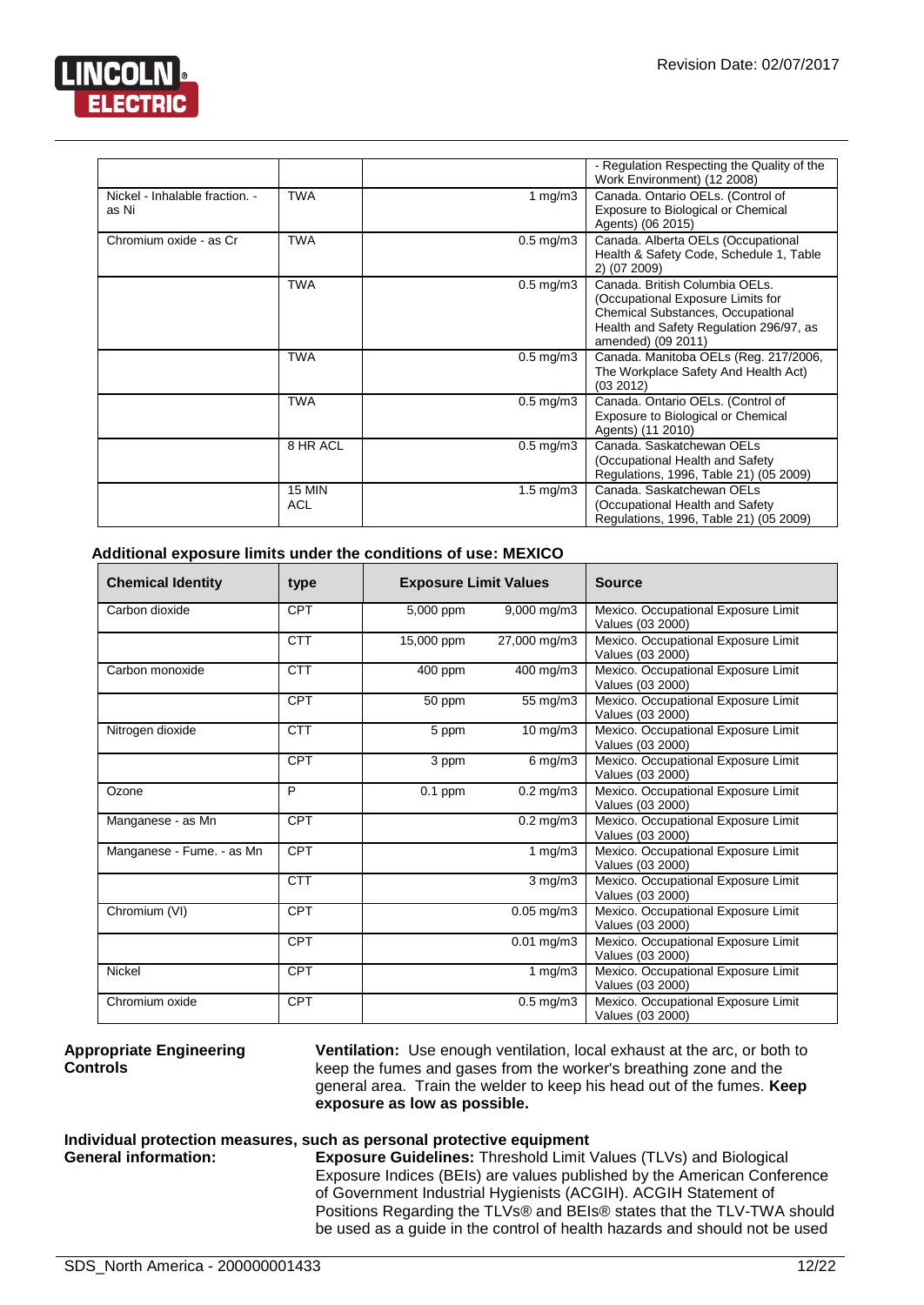

|                                | to indicate a fine line between safe and dangerous exposures. See Section<br>10 for information on potential fume constituents of health interest.<br>Threshold Limit Values are figures published by the American Conference<br>of Government Industrial Hygienists.                                                                                                                                                                                                                                                                                                                                                                               |
|--------------------------------|-----------------------------------------------------------------------------------------------------------------------------------------------------------------------------------------------------------------------------------------------------------------------------------------------------------------------------------------------------------------------------------------------------------------------------------------------------------------------------------------------------------------------------------------------------------------------------------------------------------------------------------------------------|
|                                | Maximum Fume Exposure Guideline™ (MFEG)™ for this product (based<br>on content of Manganese) is 0.2 mg/m3. This exposure guideline is<br>calculated using the most conservative value of the ACGIH TLV or OSHA<br>PEL for the stated substance. If your local applicable exposure limits are<br>lower than the ACGIH TLV or OSHA PEL for any of the metallic substances<br>listed in Section 2 or 3 of this SDS, you must take that into consideration<br>before utilizing or applying this guideline.                                                                                                                                              |
| <b>Eye/face protection:</b>    | Wear helmet or use face shield with filter lens shade number 12 or darker<br>for open arc processes – or follow the recommendations as specified in<br>ANSI Z49.1, Section 4, based on your process and settings. No specific<br>lens shade recommendation for submerged arc or electroslag processes.<br>Shield others by providing appropriate screens and flash goggles.                                                                                                                                                                                                                                                                         |
| <b>Skin Protection</b>         |                                                                                                                                                                                                                                                                                                                                                                                                                                                                                                                                                                                                                                                     |
| <b>Hand Protection:</b>        | Wear protective gloves. Suitable gloves can be recommended by the glove<br>supplier.                                                                                                                                                                                                                                                                                                                                                                                                                                                                                                                                                                |
| Other:                         | <b>Protective Clothing:</b> Wear hand, head, and body protection which help to<br>prevent injury from radiation, sparks and electrical shock. See Z49.1. At a<br>minimum this includes welder's gloves and a protective face shield, and<br>may include arm protectors, aprons, hats, shoulder protection, as well as<br>dark substantial clothing. Wear dry gloves free of holes or split seams.<br>Train the welder not to permit electrically live parts or electrodes to contact<br>skin or clothing or gloves if they are wet. Insulate yourself from the work<br>piece and ground using dry plywood, rubber mats or other dry insulation.     |
| <b>Respiratory Protection:</b> | Keep your head out of fumes. Use enough ventilation and local exhaust to<br>keep fumes and gases from your breathing zone and the general area. An<br>approved respirator should be used unless exposure assessments are<br>below applicable exposure limits.                                                                                                                                                                                                                                                                                                                                                                                       |
| <b>Hygiene measures:</b>       | Do not eat, drink or smoke when using the product. Always observe good<br>personal hygiene measures, such as washing after handling the material<br>and before eating, drinking, and/or smoking. Routinely wash work clothing<br>and protective equipment to remove contaminants. Determine the<br>composition and quantity of fumes and gases to which workers are<br>exposed by taking an air sample from inside the welder's helmet if worn or<br>in the worker's breathing zone. Improve ventilation if exposures are not<br>below limits. See ANSI/AWS F1.1, F1.2, F1.3 and F1.5, available from the<br>American Welding Society, www.aws.org. |

#### **9. PHYSICAL AND CHEMICAL PROPERTIES**

| Appearance:                          | Solid welding wire or rod. |
|--------------------------------------|----------------------------|
| <b>Physical state:</b>               | Solid                      |
| Form:                                | Solid                      |
| Color:                               | No data available.         |
| Odor:                                | No data available.         |
| Odor threshold:                      | No data available.         |
| pH:                                  | No data available.         |
| <b>Melting point/freezing point:</b> | No data available.         |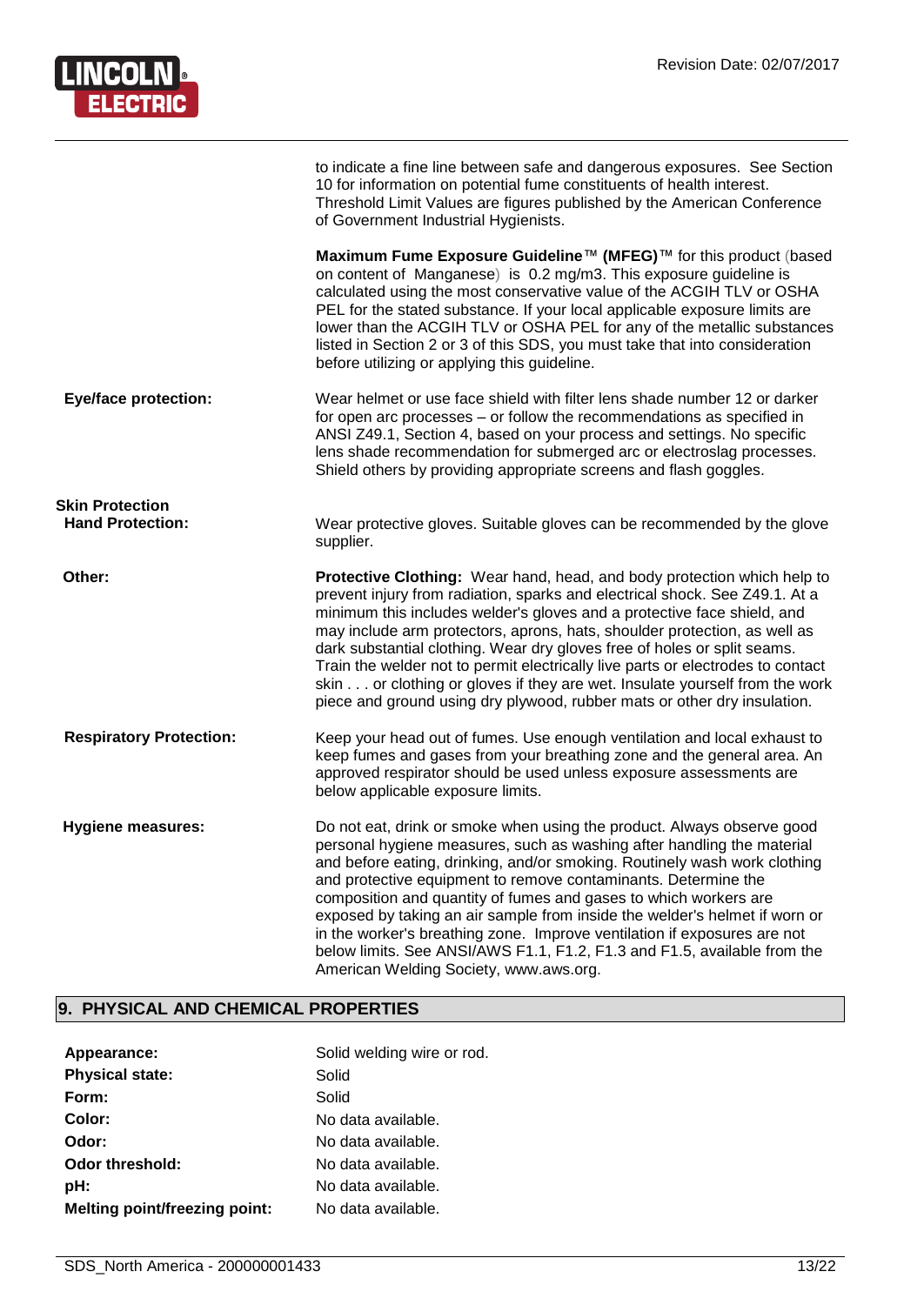

| Initial boiling point and boiling<br>range:           | No data available. |
|-------------------------------------------------------|--------------------|
| <b>Flash Point:</b>                                   | No data available. |
| <b>Evaporation rate:</b>                              | No data available. |
| Flammability (solid, gas):                            | No data available. |
| Upper/lower limit on flammability or explosive limits |                    |
| Flammability limit - upper (%):                       | No data available. |
| Flammability limit - lower (%):                       | No data available. |
| Explosive limit - upper (%):                          | No data available. |
| Explosive limit - lower (%):                          | No data available. |
| Vapor pressure:                                       | No data available. |
| <b>Vapor density:</b>                                 | No data available. |
| Density:                                              | No data available. |
| <b>Relative density:</b>                              | No data available. |
| Solubility(ies)                                       |                    |
| <b>Solubility in water:</b>                           | No data available. |
| Solubility (other):                                   | No data available. |
| <b>Partition coefficient (n-</b>                      | No data available. |
| octanol/water):                                       |                    |
| <b>Auto-ignition temperature:</b>                     | No data available. |
| <b>Decomposition temperature:</b>                     | No data available. |
| <b>Viscosity:</b>                                     | No data available. |

#### **10. STABILITY AND REACTIVITY**

| <b>Reactivity:</b>                                 | The product is non-reactive under normal conditions of use, storage and<br>transport.                                                                                                                                                                                                                                                                                                                                                                                                                                                                                                                                                                                                                                                                               |
|----------------------------------------------------|---------------------------------------------------------------------------------------------------------------------------------------------------------------------------------------------------------------------------------------------------------------------------------------------------------------------------------------------------------------------------------------------------------------------------------------------------------------------------------------------------------------------------------------------------------------------------------------------------------------------------------------------------------------------------------------------------------------------------------------------------------------------|
| <b>Chemical Stability:</b>                         | Material is stable under normal conditions.                                                                                                                                                                                                                                                                                                                                                                                                                                                                                                                                                                                                                                                                                                                         |
| <b>Possibility of hazardous</b><br>reactions:      | None under normal conditions.                                                                                                                                                                                                                                                                                                                                                                                                                                                                                                                                                                                                                                                                                                                                       |
| <b>Conditions to avoid:</b>                        | Avoid heat or contamination.                                                                                                                                                                                                                                                                                                                                                                                                                                                                                                                                                                                                                                                                                                                                        |
| <b>Incompatible Materials:</b>                     | Strong acids. Strong oxidizing substances. Strong bases.                                                                                                                                                                                                                                                                                                                                                                                                                                                                                                                                                                                                                                                                                                            |
| <b>Hazardous Decomposition</b><br><b>Products:</b> | Fumes and gases from welding and allied processes cannot be classified<br>simply. The composition and quantity of both are dependent upon the metal<br>being welded, the process, procedure and electrodes used. Other<br>conditions which also influence the composition and quantity of the fumes<br>and gases to which workers may be exposed include: coatings on the metal<br>being welded (such as paint, plating, or galvanizing), the number of welders<br>and the volume of the worker area, the quality and amount of ventilation,<br>the position of the welder's head with respect to the fume plume, as well as<br>the presence of contaminants in the atmosphere (such as chlorinated<br>hydrocarbon vapors from cleaning and degreasing activities.) |
|                                                    | When the electrode is consumed, the fume and gas decomposition<br>products generated are different in percent and form from the ingredients<br>listed in Section 3. Decomposition products of normal operation include<br>those originating from the volatilization, reaction, or oxidation of the<br>materials shown in Section 3, plus those from the base metal and coating,<br>etc., as noted above. Reasonably expected fume constituents produced<br>during arc welding include the oxides of iron, manganese and other metals                                                                                                                                                                                                                                |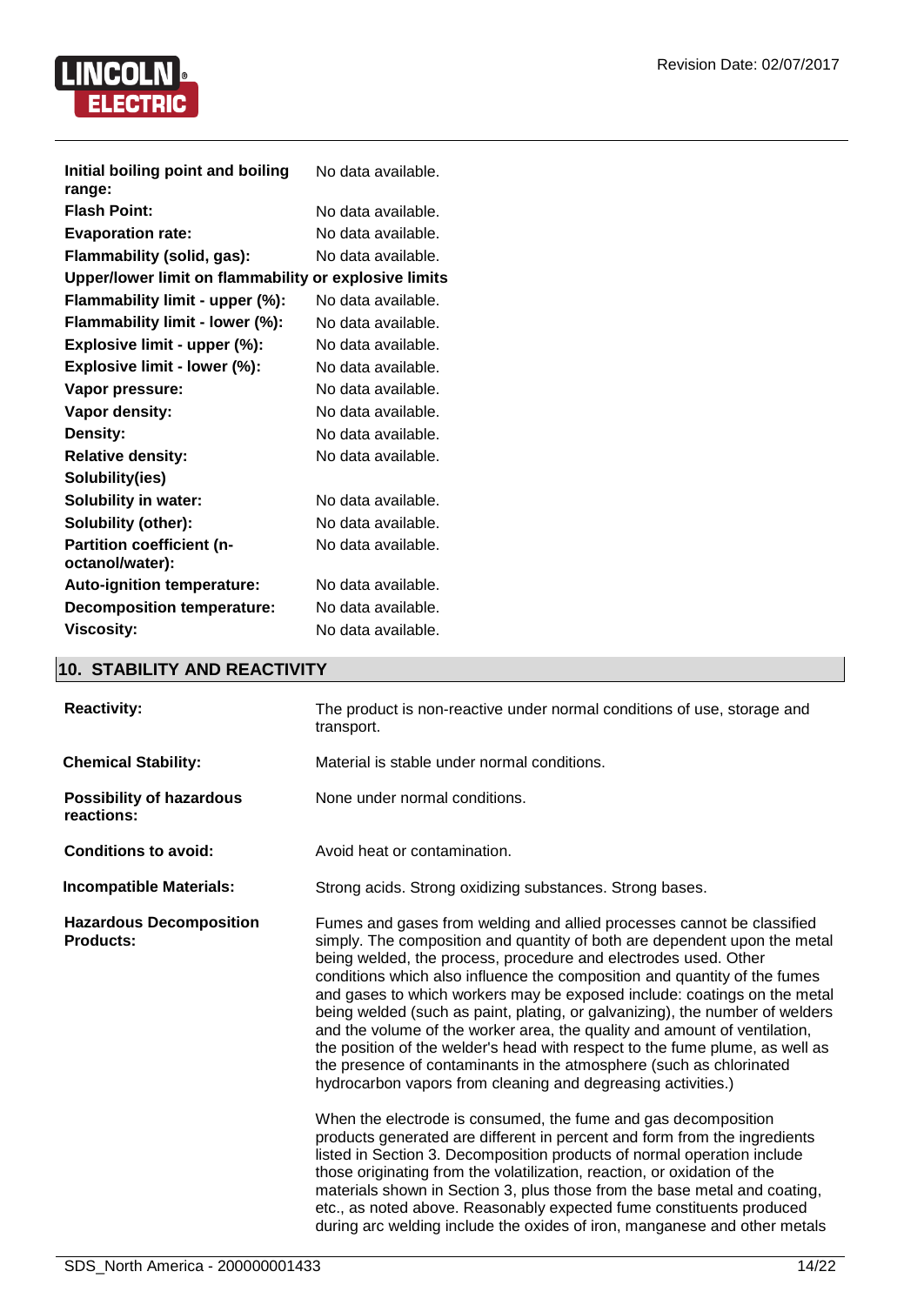

present in the welding consumable or base metal. Hexavalent chromium compounds may be in the welding fume of consumables or base metals which contain chromium. Gaseous and particulate fluoride may be in the welding fume of consumables which contain fluoride. Gaseous reaction products may include carbon monoxide and carbon dioxide. Ozone and nitrogen oxides may be formed by the radiation from the arc.

#### **11. TOXICOLOGICAL INFORMATION**

| Information on likely routes of exposure<br>Inhalation:                      | Potential chronic health hazards related to the use of welding consumables<br>are most applicable to the inhalation route of exposure. Refer to Inhalation<br>statements in Section 11.                                                                                                                                                                                                                                                                                                                                |  |
|------------------------------------------------------------------------------|------------------------------------------------------------------------------------------------------------------------------------------------------------------------------------------------------------------------------------------------------------------------------------------------------------------------------------------------------------------------------------------------------------------------------------------------------------------------------------------------------------------------|--|
| <b>Skin Contact:</b>                                                         | Arc rays can burn skin. Skin cancer has been reported.                                                                                                                                                                                                                                                                                                                                                                                                                                                                 |  |
| Eye contact:                                                                 | Arc rays can injure eyes.                                                                                                                                                                                                                                                                                                                                                                                                                                                                                              |  |
| Ingestion:                                                                   | Health injuries from ingestion are not known or expected under normal use.                                                                                                                                                                                                                                                                                                                                                                                                                                             |  |
| Symptoms related to the physical, chemical and toxicological characteristics |                                                                                                                                                                                                                                                                                                                                                                                                                                                                                                                        |  |
| Inhalation:                                                                  | Short-term (acute) overexposure to fumes and gases from welding and<br>allied processes may result in discomfort such as metal fume fever,<br>dizziness, nausea, or dryness or irritation of nose, throat, or eyes. May<br>aggravate pre-existing respiratory problems (e.g. asthma, emphysema).<br>Long-term (chronic) overexposure to fumes and gases from welding and<br>allied processes can lead to siderosis (iron deposits in lung), central<br>nervous system effects, bronchitis and other pulmonary effects. |  |
| Information on toxicological effects                                         |                                                                                                                                                                                                                                                                                                                                                                                                                                                                                                                        |  |

| mionination on toxicological chects<br>Acute toxicity (list all possible routes of exposure)<br>Oral |                                          |  |
|------------------------------------------------------------------------------------------------------|------------------------------------------|--|
| <b>Product:</b>                                                                                      | Not classified                           |  |
| Specified substance(s):<br>Iron                                                                      | LD 50 (Rat): 98.6 g/kg                   |  |
| Dermal<br><b>Product:</b>                                                                            | Not classified                           |  |
| <b>Inhalation</b><br><b>Product:</b>                                                                 | Not classified                           |  |
| <b>Repeated dose toxicity</b><br>Product:                                                            | Not classified                           |  |
| <b>Skin Corrosion/Irritation</b><br><b>Product:</b>                                                  | Not classified                           |  |
| <b>Serious Eye Damage/Eye Irritation</b><br>Product:                                                 | Not classified                           |  |
| <b>Respiratory or Skin Sensitization</b><br>Product:                                                 | Not classified                           |  |
| Carcinogenicity<br>Product:                                                                          | Arc rays: Skin cancer has been reported. |  |

#### **IARC Monographs on the Evaluation of Carcinogenic Risks to Humans:** Nickel Overall evaluation: 2B. Possibly carcinogenic to humans.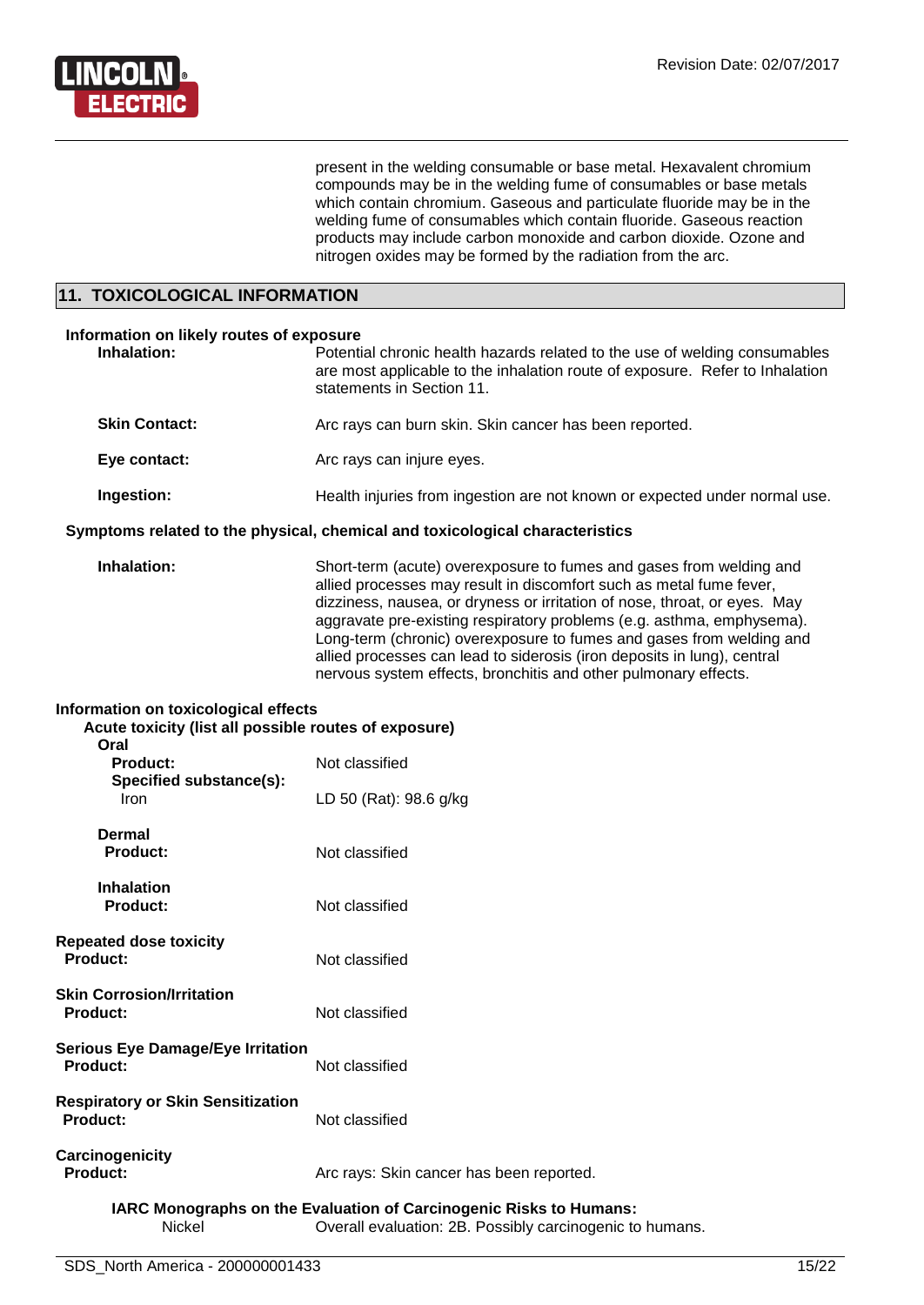

| Nickel                                                                     | US. National Toxicology Program (NTP) Report on Carcinogens:<br>Reasonably Anticipated to be a Human Carcinogen.                                                                                                                                                                                                                                                                                                                                                                                                                                                              |
|----------------------------------------------------------------------------|-------------------------------------------------------------------------------------------------------------------------------------------------------------------------------------------------------------------------------------------------------------------------------------------------------------------------------------------------------------------------------------------------------------------------------------------------------------------------------------------------------------------------------------------------------------------------------|
| No carcinogenic components identified                                      | US. OSHA Specifically Regulated Substances (29 CFR 1910.1001-1050):                                                                                                                                                                                                                                                                                                                                                                                                                                                                                                           |
| <b>Germ Cell Mutagenicity</b><br>In vitro<br><b>Product:</b>               | Not classified                                                                                                                                                                                                                                                                                                                                                                                                                                                                                                                                                                |
| In vivo<br><b>Product:</b>                                                 | Not classified                                                                                                                                                                                                                                                                                                                                                                                                                                                                                                                                                                |
| <b>Reproductive toxicity</b><br>Product:                                   | Not classified                                                                                                                                                                                                                                                                                                                                                                                                                                                                                                                                                                |
| <b>Specific Target Organ Toxicity - Single Exposure</b><br><b>Product:</b> | Not classified                                                                                                                                                                                                                                                                                                                                                                                                                                                                                                                                                                |
| <b>Specific Target Organ Toxicity - Repeated Exposure</b><br>Product:      | Not classified                                                                                                                                                                                                                                                                                                                                                                                                                                                                                                                                                                |
| <b>Aspiration Hazard</b><br>Product:                                       | Not classified                                                                                                                                                                                                                                                                                                                                                                                                                                                                                                                                                                |
| Other effects:                                                             | Organic polymers may be used in the manufacture of various welding<br>consumables. Overexposure to their decomposition byproducts may result<br>in a condition known as polymer fume fever. Polymer fume fever usually<br>occurs within 4 to 8 hours of exposure with the presentation of flu like<br>symptoms, including mild pulmonary irritation with or without an increase in<br>body temperature. Signs of exposure can include an increase in white<br>blood cell count. Resolution of symptoms typically occurs quickly, usually<br>not lasting longer than 48 hours. |
|                                                                            | Symptoms related to the physical, chemical and toxicological characteristics under the condition of use                                                                                                                                                                                                                                                                                                                                                                                                                                                                       |

| Inhalation:<br>Specified substance(s): |                                                                                                                                                                                                                                                                                                                                                                                                                                                                                                                                                                                                                         |
|----------------------------------------|-------------------------------------------------------------------------------------------------------------------------------------------------------------------------------------------------------------------------------------------------------------------------------------------------------------------------------------------------------------------------------------------------------------------------------------------------------------------------------------------------------------------------------------------------------------------------------------------------------------------------|
| Manganese                              | Overexposure to manganese fumes may affect the brain and central<br>nervous system, resulting in poor coordination, difficulty speaking, and arm<br>or leg tremor. This condition can be irreversible.                                                                                                                                                                                                                                                                                                                                                                                                                  |
| Chromium (VI)                          | Chromates may cause ulceration, perforation of the nasal septum, and<br>severe irritation of the bronchial tubes and lungs. Liver damage and<br>allergic reactions, including skin rash, have been reported. Asthma has<br>been reported in some sensitized individuals. Skin contact may result in<br>irritation, ulceration, sensitization, and contact dermatitis. Chromates<br>contain the hexavalent form of chromium. Hexavalent chromium and its<br>compounds are on the IARC (International Agency for Research on<br>Cancer) and NTP (National Toxicology Program) lists as posing a cancer<br>risk to humans. |
| <b>Nickel</b>                          | Nickel and its compounds are on the IARC and NTP lists as posing<br>respiratory cancer risk, and are skin sensitizers with symptoms ranging<br>from slight itch to severe dermatitis.                                                                                                                                                                                                                                                                                                                                                                                                                                   |

#### **Additional toxicological Information under the conditions of use:**

**Acute toxicity Oral Specified substance(s):**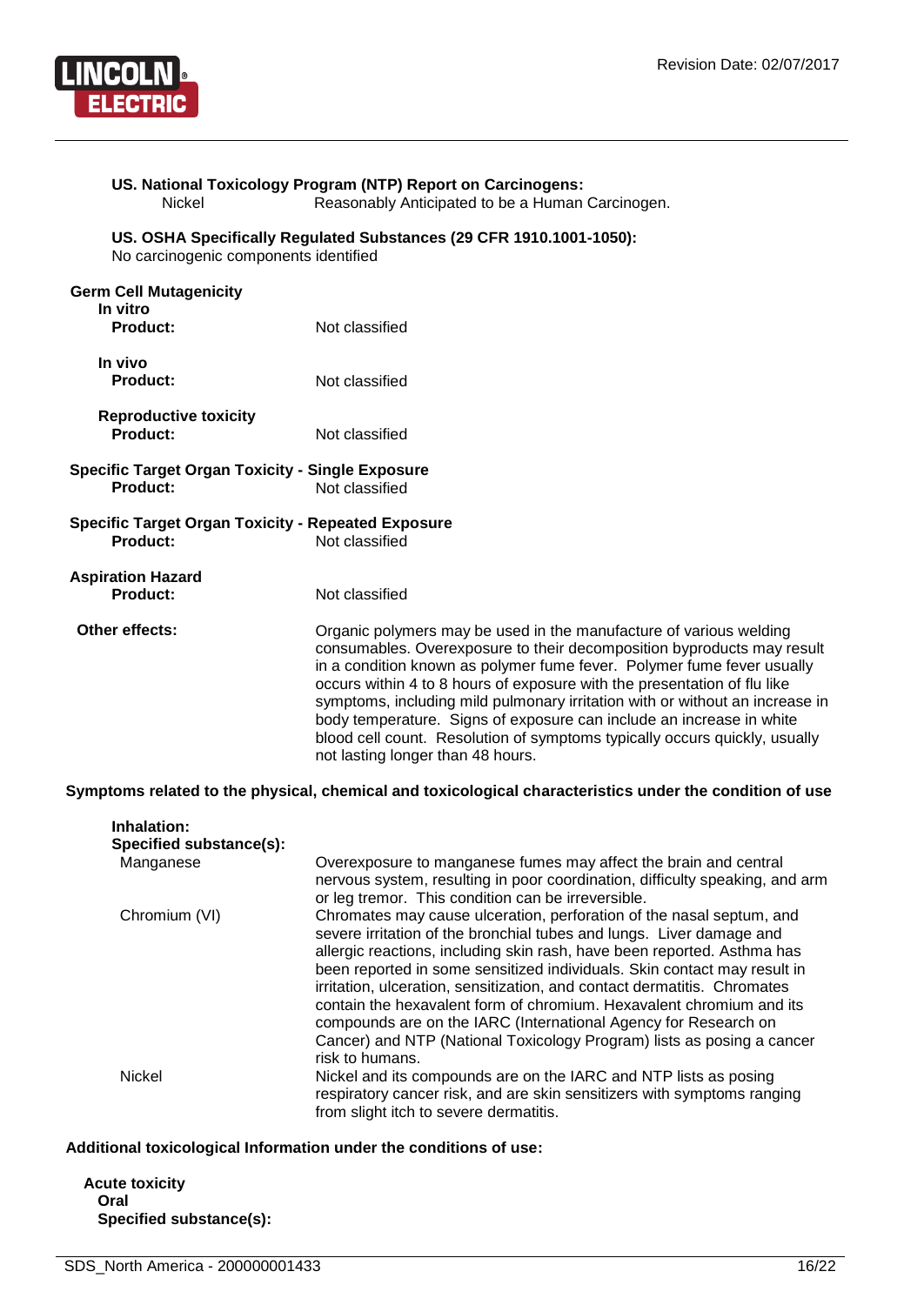

| Chromium (VI)                                                 | LD 50 (Rat): 27 - 59 mg/kg                                                                                                           |
|---------------------------------------------------------------|--------------------------------------------------------------------------------------------------------------------------------------|
| <b>Inhalation</b>                                             |                                                                                                                                      |
| Specified substance(s):<br>Carbon dioxide                     | LC Lo (Human, 5 min): 90000 ppm                                                                                                      |
| Carbon monoxide                                               | LC 50 (Rat, 4 h): 1,300 mg/l                                                                                                         |
| Nitrogen dioxide                                              | LC 50 (Rat, 4 h): 88 ppm                                                                                                             |
| Ozone                                                         | LC Lo (Human, 30 min): 50 ppm                                                                                                        |
| Chromium (VI)                                                 | LC 50 (Rat, 4 h): 33 - 70 mg/m3                                                                                                      |
| Carcinogenicity<br>Specified substance(s):                    | IARC Monographs on the Evaluation of Carcinogenic Risks to Humans:                                                                   |
| Chromium (VI)                                                 | Overall evaluation: 1. Carcinogenic to humans.                                                                                       |
| <b>Nickel</b><br>Chromium oxide                               | Overall evaluation: 2B. Possibly carcinogenic to humans.<br>Overall evaluation: 3. Not classifiable as to carcinogenicity to humans. |
|                                                               |                                                                                                                                      |
| Specified substance(s):                                       | US. National Toxicology Program (NTP) Report on Carcinogens:                                                                         |
| Chromium (VI)                                                 | Known To Be Human Carcinogen.                                                                                                        |
| <b>Nickel</b>                                                 | Reasonably Anticipated to be a Human Carcinogen.                                                                                     |
| Specified substance(s):                                       | US. OSHA Specifically Regulated Substances (29 CFR 1910.1001-1050):                                                                  |
| Chromium (VI)                                                 | Cancer                                                                                                                               |
| Other effects:                                                |                                                                                                                                      |
| Specified substance(s):                                       |                                                                                                                                      |
| Carbon dioxide                                                | asphyxia                                                                                                                             |
| Carbon monoxide                                               | Carboxyhemoglobinemia                                                                                                                |
| Nitrogen dioxide                                              | Lower Respiratory Tract irritation                                                                                                   |
| Nickel                                                        | dermatitis pneumoconiosis                                                                                                            |
| 12. ECOLOGICAL INFORMATION                                    |                                                                                                                                      |
| <b>Ecotoxicity</b>                                            |                                                                                                                                      |
| Acute hazards to the aquatic environment:                     |                                                                                                                                      |
| <b>Fish</b>                                                   |                                                                                                                                      |
| <b>Product:</b>                                               | Not classified                                                                                                                       |
| Specified substance(s):<br>Nickel                             | LC 50 (Fathead minnow (Pimephales promelas), 96 h): 2.916 mg/l                                                                       |
| Molybdenum                                                    | LC 50 (Rainbow trout, donaldson trout (Oncorhynchus mykiss), 96 h): 800<br>mg/l                                                      |
| <b>Aquatic Invertebrates</b>                                  |                                                                                                                                      |
| Product:                                                      | Not classified                                                                                                                       |
| Specified substance(s):                                       |                                                                                                                                      |
| Nickel<br>Manganese                                           | EC 50 (Water flea (Daphnia magna), 48 h): 1 mg/l<br>EC 50 (Water flea (Daphnia magna), 48 h): 40 mg/l                                |
| Chronic hazards to the aquatic environment:<br>Fish           |                                                                                                                                      |
| <b>Product:</b>                                               | Not classified                                                                                                                       |
| <b>Aquatic Invertebrates</b><br><b>Product:</b>               | Not classified                                                                                                                       |
| <b>Toxicity to Aquatic Plants</b><br><b>Product:</b>          | Not classified                                                                                                                       |
| <b>Persistence and Degradability</b><br><b>Biodegradation</b> |                                                                                                                                      |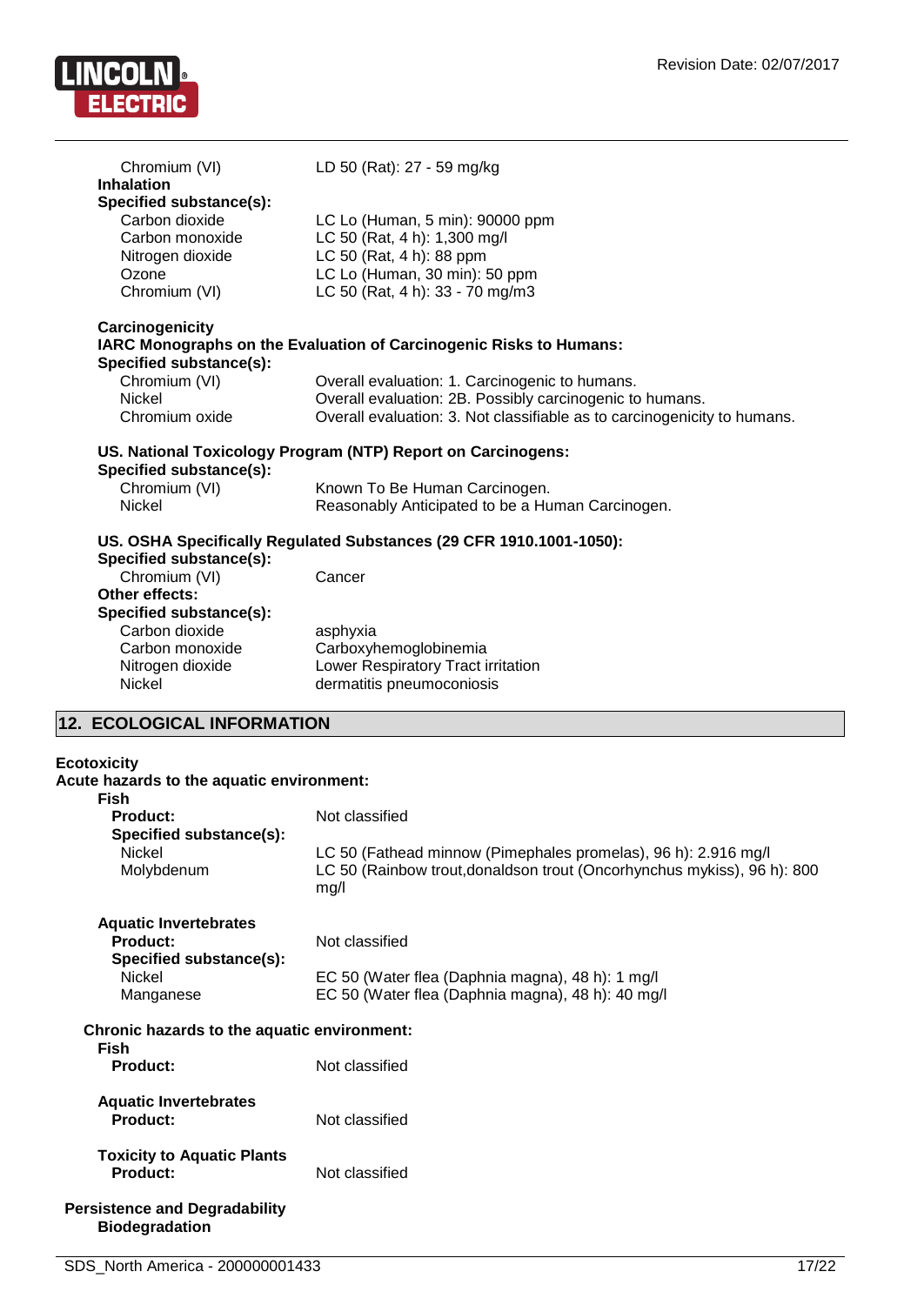

| <b>Product:</b>                                                          | No data available.                                                                                                                                               |
|--------------------------------------------------------------------------|------------------------------------------------------------------------------------------------------------------------------------------------------------------|
| <b>Bioaccumulative Potential</b><br><b>Bioconcentration Factor (BCF)</b> |                                                                                                                                                                  |
| <b>Product:</b><br>Specified substance(s):                               | No data available.                                                                                                                                               |
| <b>Nickel</b>                                                            | Zebra mussel (Dreissena polymorpha), Bioconcentration Factor (BCF):<br>5,000 - 10,000 (Lotic) Bioconcentration factor calculated using dry weight<br>tissue conc |
| <b>Mobility in Soil:</b>                                                 | No data available.                                                                                                                                               |

### **13. DISPOSAL CONSIDERATIONS**

| <b>General information:</b>    | The generation of waste should be avoided or minimized whenever<br>possible. When practical, recycle in an environmentally acceptable,<br>regulatory compliant manner. Dispose of non-recyclable products in<br>accordance with all applicable Federal, State, Provincial, and Local<br>requirements.                                                                                                                                                                                                                                                                                                                                                          |
|--------------------------------|----------------------------------------------------------------------------------------------------------------------------------------------------------------------------------------------------------------------------------------------------------------------------------------------------------------------------------------------------------------------------------------------------------------------------------------------------------------------------------------------------------------------------------------------------------------------------------------------------------------------------------------------------------------|
| <b>Disposal instructions:</b>  | Disposal of this product may be regulated as a Hazardous Waste. The<br>welding consumable and/or by-product from the welding process (including,<br>but not limited to slag, dust, etc.) may contain levels of leachable heavy<br>metals such as Barium or Chromium. Prior to disposal, a representative<br>sample must be analyzed in accordance with US EPA's Toxicity<br>Characteristic Leaching Procedure (TCLP) to determine if any constituents<br>exist above regulated threshold levels. Discard any product, residue,<br>disposable container, or liner in an environmentally acceptable manner<br>according to Federal, State and Local Regulations. |
| <b>Contaminated Packaging:</b> | Dispose of contents/container to an appropriate treatment and disposal<br>facility in accordance with applicable laws and regulations, and product<br>characteristics at time of disposal.                                                                                                                                                                                                                                                                                                                                                                                                                                                                     |

### **14. TRANSPORT INFORMATION**

| DOT<br>UN Number:<br><b>UN Proper Shipping Name:</b><br><b>Transport Hazard Class(es)</b><br>Class:<br>$Label(s)$ :<br>Packing Group:<br><b>Marine Pollutant:</b> | NOT DG REGULATED<br>ΝR<br>No |
|-------------------------------------------------------------------------------------------------------------------------------------------------------------------|------------------------------|
| <b>IMDG</b><br>UN Number:<br>UN Proper Shipping Name:<br><b>Transport Hazard Class(es)</b><br>Class:<br>$Label(s)$ :<br>$EmS$ No.:                                | NOT DG REGULATED<br>NR.      |
| Packing Group:<br>Marine Pollutant:                                                                                                                               | Nο                           |
| <b>IATA</b><br>UN Number:<br>Proper Shipping Name:                                                                                                                | NOT DG REGULATED             |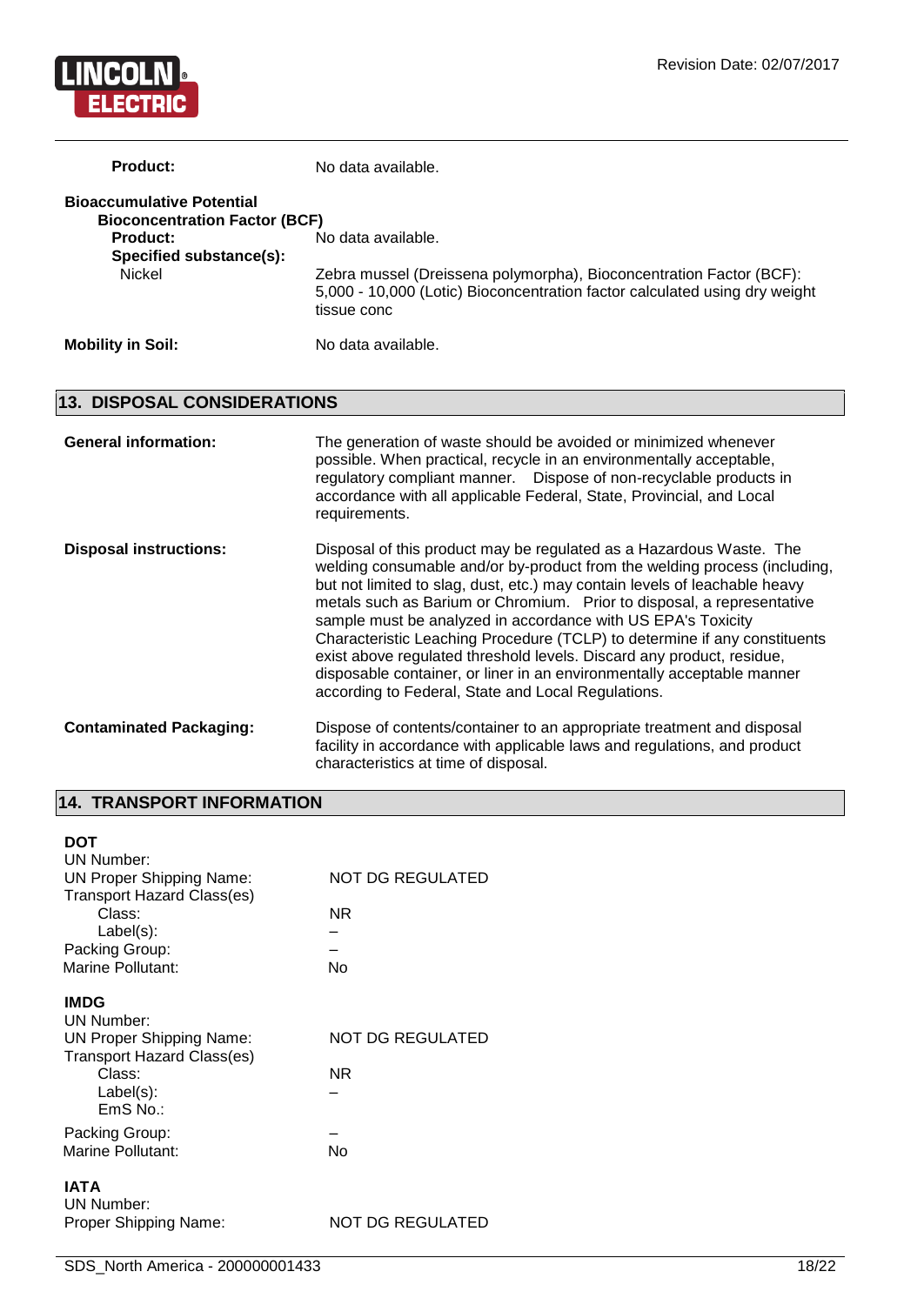

| Transport Hazard Class(es):       |                         |
|-----------------------------------|-------------------------|
| Class:                            | NR.                     |
| Label(s):                         |                         |
| Packing Group:                    |                         |
| Marine Pollutant:                 | No                      |
| Cargo aircraft only:              | Allowed.                |
| <b>TDG</b>                        |                         |
| <b>UN Number:</b>                 |                         |
| UN Proper Shipping Name:          | <b>NOT DG REGULATED</b> |
| <b>Transport Hazard Class(es)</b> |                         |
| Class:                            | NR                      |
| $Label(s)$ :                      |                         |
| Packing Group:                    |                         |
| Marine Pollutant:                 | No                      |
|                                   |                         |

#### **15. REGULATORY INFORMATION**

#### **US Federal Regulations**

#### **TSCA Section 12(b) Export Notification (40 CFR 707, Subpt. D)**

None present or none present in regulated quantities.

#### **US. OSHA Specifically Regulated Substances (29 CFR 1910.1001-1050)**

None present or none present in regulated quantities.

#### **CERCLA Hazardous Substance List (40 CFR 302.4):**

#### **Chemical Identity Reportable quantity**

## 5000lbs.

Chromium and chromium alloys or compounds (as Cr) Nickel 2001 100 Nickel 2001 100 Nickel 2001 100 Nickel 2002 100 Nickel 2002 100 Nickel 2002 100 Nickel 2003 10

### Manganese **Included in the regulation but with no data values.** See regulation for further details.

#### **Superfund Amendments and Reauthorization Act of 1986 (SARA)**

#### **Hazard categories**

Not listed.

#### **SARA 302 Extremely Hazardous Substance**

None present or none present in regulated quantities.

#### **SARA 304 Emergency Release Notification**

**Chemical Identity Reportable quantity** Chromium and chromium alloys or compounds (as Cr) Nickel 100 lbs.<br>Manganese and the contract of the Manganese

5000 lbs.

Included in the regulation but with no data values. See regulation for further details.

#### **SARA 311/312 Hazardous Chemical Chemical Identity Threshold Planning Quantity**

**Iron** 10000 lbs Chromium and chromium alloys or compounds (as Cr) Nickel 10000 lbs Molybdenum 10000 lbs Manganese 10000 lbs Silicon 10000 lbs

10000 lbs

#### **SARA 313 (TRI Reporting)**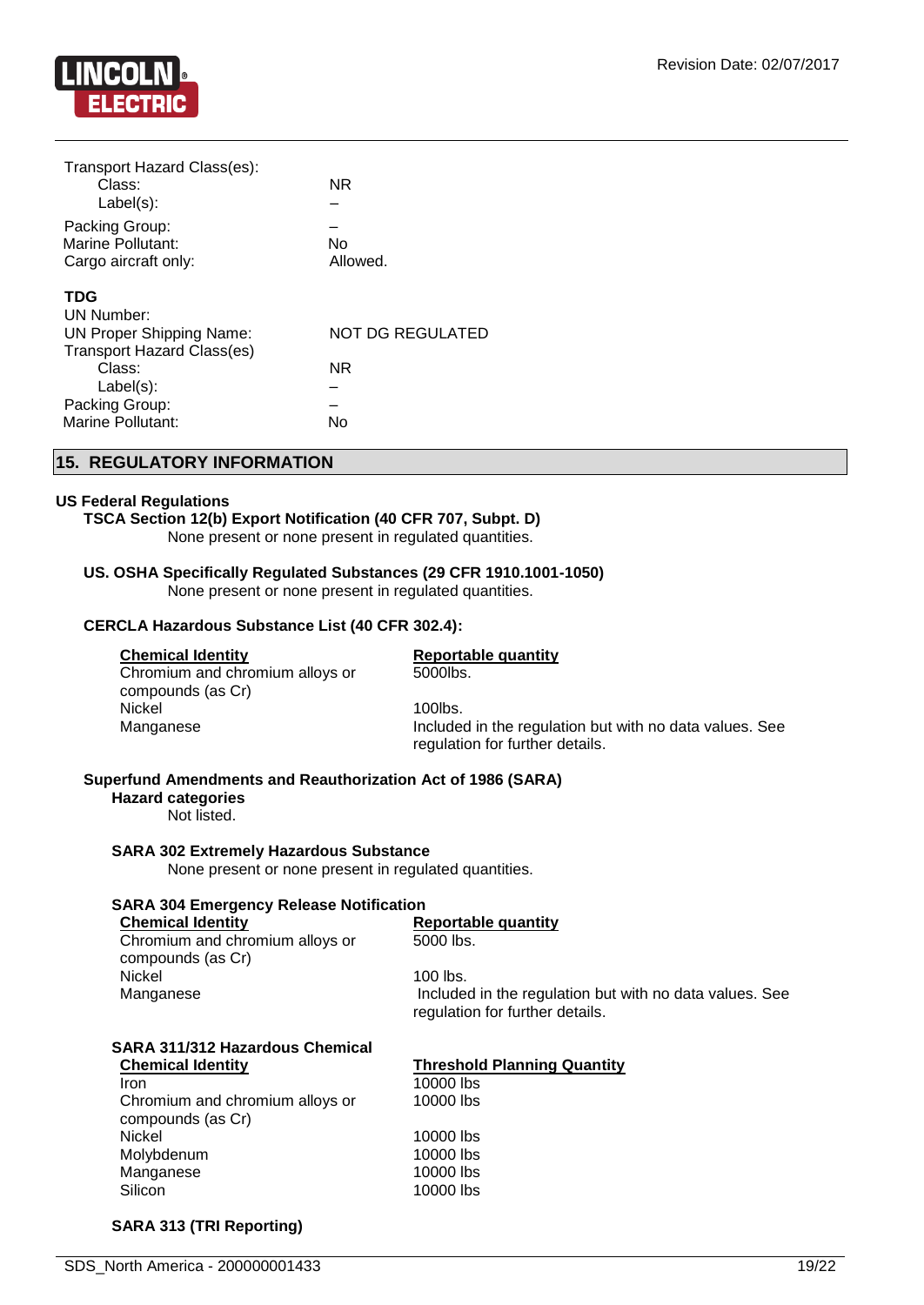

#### **Chemical Identity**

Chromium and chromium alloys or compounds (as Cr) Nickel 10000 lbs 25000 lbs. Manganese 10000 lbs 25000 lbs.

**Reporting threshold for other users**<br>10000 lbs

**Reporting threshold for manufacturing and processing**  $25000$  lbs.

**Clean Water Act Section 311 Hazardous Substances (40 CFR 117.3)**

None present or none present in regulated quantities.

**Clean Air Act (CAA) Section 112(r) Accidental Release Prevention (40 CFR 68.130):** None present or none present in regulated quantities.

#### **US State Regulations**

#### **US. California Proposition 65**

This product contains chemical(s) known to the State of California to cause cancer and/or to cause birth defects or other reproductive harm.

| Nickel                       | Carcinogenic. |
|------------------------------|---------------|
| Cobalt and compounds (as Co) | Carcinogenic. |

**WARNING:** This product contains or produces a chemical known to the State of California to cause cancer and birth defects (or other reproductive harm). (California Health & Safety Code Section 25249.5 et seq.)

#### **US. New Jersey Worker and Community Right-to-Know Act**

#### **Chemical Identity**

Chromium and chromium alloys or compounds (as Cr) Nickel Molybdenum Manganese

**US. Massachusetts RTK - Substance List Chemical Identity**

Chromium and chromium alloys or compounds (as Cr) Nickel

#### **US. Pennsylvania RTK - Hazardous Substances**

#### **Chemical Identity**

Chromium and chromium alloys or compounds (as Cr) Nickel Molybdenum Manganese

#### **US. Rhode Island RTK**

No ingredient regulated by RI Right-to-Know Law present.

#### **Canada Federal Regulations**

**List of Toxic Substances (CEPA, Schedule 1)** Not Regulated

**Export Control List (CEPA 1999, Schedule 3)** Not Regulated

#### **National Pollutant Release Inventory (NPRI)**

**Canada. National Pollutant Release Inventory (NPRI) Substances, Part 5, VOCs with Additional Reporting Requirements** NPRI PT5 Not Regulated

**Canada. Canadian Environmental Protection Act (CEPA). National Pollutant Release Inventory (NPRI) (Parts 1-4)**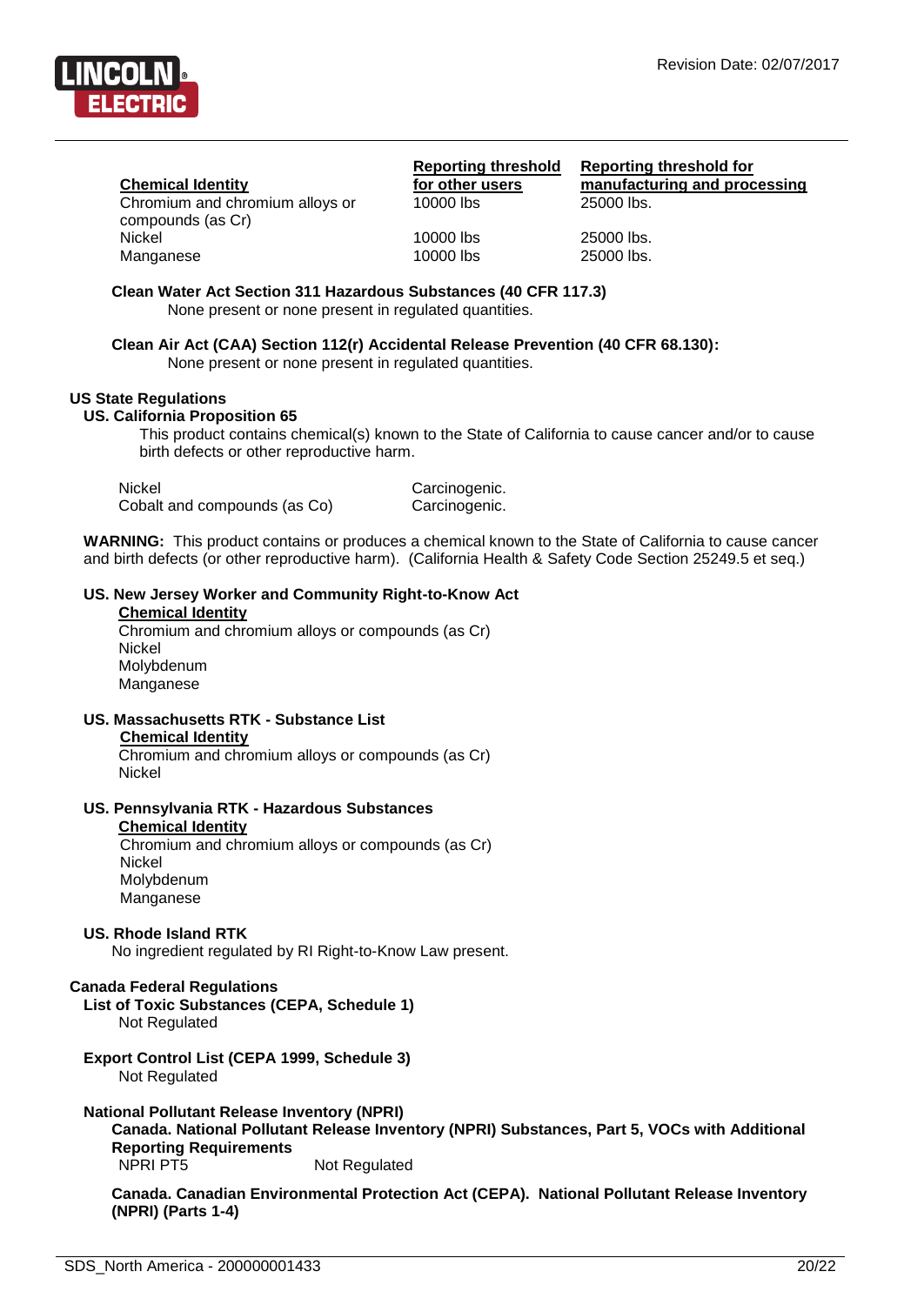

NPRI Not Regulated

#### **Greenhouse Gases** Not Regulated

#### **Controlled Drugs and Substances Act**

| CA CDSI           | Not Regulated |
|-------------------|---------------|
| CA CDSII          | Not Regulated |
| CA CDSIII         | Not Regulated |
| CA CDSIV          | Not Regulated |
| <b>CA CDSV</b>    | Not Regulated |
| <b>CA CDSVII</b>  | Not Regulated |
| <b>CA CDSVIII</b> | Not Regulated |
|                   |               |

#### **Precursor Control Regulations**

Not Regulated

**Mexico. Substances subject to reporting for the pollutant release and transfer registry (PRTR):** not applicable

#### **Inventory Status:**

| .                                        |                                                                   |
|------------------------------------------|-------------------------------------------------------------------|
| Australia AICS:                          | On or in compliance with the inventory                            |
| Canada DSL Inventory List:               | On or in compliance with the inventory                            |
| EINECS, ELINCS or NLP:                   | On or in compliance with the inventory                            |
| Japan (ENCS) List:                       | One or more components are not listed or are exempt from listing. |
| China Inv. Existing Chemical Substances: | On or in compliance with the inventory                            |
| Korea Existing Chemicals Inv. (KECI):    | On or in compliance with the inventory                            |
| Canada NDSL Inventory:                   | One or more components are not listed or are exempt from listing. |
| Philippines PICCS:                       | On or in compliance with the inventory                            |
| <b>US TSCA Inventory:</b>                | On or in compliance with the inventory                            |
| New Zealand Inventory of Chemicals:      | On or in compliance with the inventory                            |
| Japan ISHL Listing:                      | One or more components are not listed or are exempt from listing. |
| Japan Pharmacopoeia Listing:             | One or more components are not listed or are exempt from listing. |
| Mexico INSQ:                             | One or more components are not listed or are exempt from listing. |
| Ontario Inventory:                       | One or more components are not listed or are exempt from listing. |
| Taiwan Chemical Substance Inventory:     | One or more components are not listed or are exempt from listing. |
|                                          |                                                                   |

#### **16. OTHER INFORMATION**

#### **Definitions:**

**The Maximum Fume Exposure Guideline**™ **(MFEG)**™ is a guideline limit for total welding fume exposure for a specific consumable product which may be used by employers to manage worker exposure to welding fume where that product is used. The MFEG™ is an estimate of the level of total welding fume exposure for a given product above which the exposure limit for one of the fume constituents may be exceeded. The exposure limits referenced are the American Conference of Governmental Industrial Hygienists (ACGIH) Threshold Limit Value (TLV®) and the U.S. OSHA Permissible Exposure Limit (PEL) whichever limit is lower. If local applicable limits for substances listed in Section 2 or 3 of this SDS are lower than the TLV or PEL this must be taken into consideration before utilizing or applying this guideline. The MFEG™ never exceeds 5 mg/m<sup>3</sup> which is the maximum recommended exposure limit for total welding fume. **The MFEG™ is intended to serve as a general guideline to assist in the management of workplace exposure to welding fume and does not replace the regular measurement and analysis of worker exposure to individual welding fume constituents in accordance with recommended industrial hygiene practice.**

| <b>Revision Date:</b> | 02/07/2017 |
|-----------------------|------------|
|                       |            |